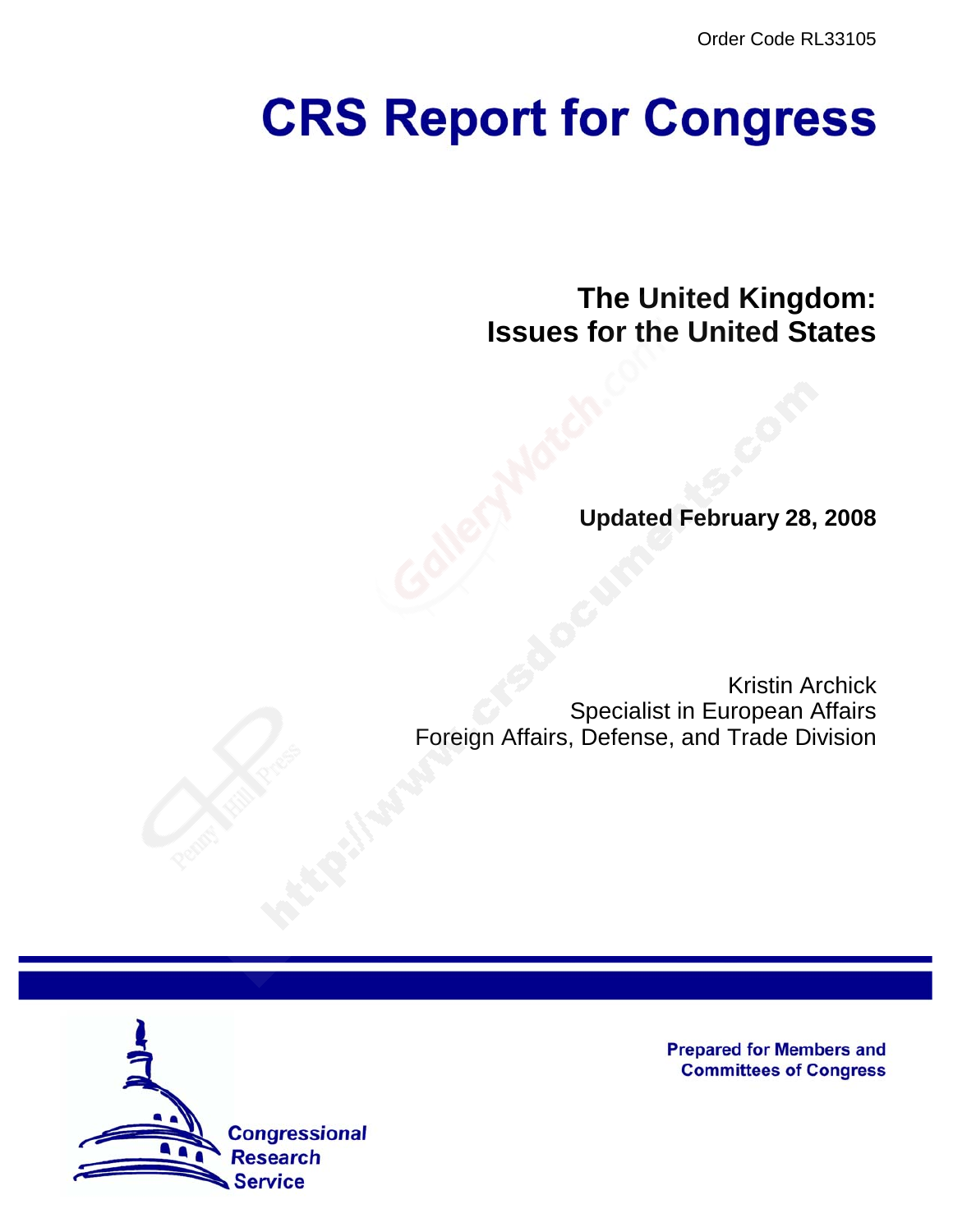# The United Kingdom: Issues for the United States

### **Summary**

Many U.S. officials and Members of Congress view the United Kingdom as Washington's staunchest and most reliable ally. This perception stems from a combination of factors: a shared sense of history and culture; the extensive bilateral cooperation on a wide range of foreign policy, defense, and intelligence issues that has developed over the course of many decades; and more recently, from the UK's strong support in countering terrorism and confronting Iraq. The United States and Britain also share a mutually beneficial trade and economic relationship, and are each other's biggest foreign direct investors.

Nevertheless, some policymakers and analysts on both sides of the Atlantic question how "special" the "special relationship" is between Washington and London. Former UK Prime Minister Tony Blair — who stepped down on June 27, 2007 — sought to build a good rapport with the Bush Administration to both maximize British influence on the global stage, and to strengthen the UK as the indispensable "bridge" between the United States and Europe. But many British critics charged that Blair received little in return for his strong support of controversial U.S. policies. Some suggest that new British Prime Minister Gordon Brown may be less likely to allow the United States to influence UK foreign policy to the same degree as did Blair, given the ongoing UK public unease with the war in Iraq and the Bush-Blair alliance. Others contend that Brown is a strong supporter of the Anglo-Saxon political alliance and economic model, and thus, is unlikely to initiate any substantive changes in UK policy toward the United States.

Meanwhile, despite Britain's traditional ambivalence toward the European Union (EU), the UK, in its desire to play a key role in a bigger and more integrated EU, may inevitably be drawn closer to Europe in the longer term. Analysts note that some UK foreign policy impulses are closer to those of its EU partners than to the United States. For example, like other EU member states, Britain places great emphasis on multilateral institutions as a means for managing international crises and legitimizing the use of force. Others argue that the conduct of British foreign policy has never been nor will it ever be as simplistic as a black-and-white choice between the United States and Europe. Preserving the UK's position as a strong U.S. ally and leading EU partner provides UK foreign policy with maximum flexibility to promote its diverse interests in Europe and beyond. Consequently, the UK will continue to seek close ties with both the United States and the EU for the foreseeable future.

This report assesses the current state of U.S.-UK relations. It examines the pressures confronting London as it attempts to balance its interests between the United States and the EU, and the prospects for the future of the U.S.-UK partnership, especially in the unfolding Brown era. It also describes UK views on political, security, and economic issues of particular importance to the United States, and their implications for U.S. policy that may be of interest in the second session of the  $110<sup>th</sup>$  Congress. This report will be updated as needed. For information on broader transatlantic relations, see CRS Report RL32577, *The United States and Europe: Possible Options for U.S. Policy*, by Kristin Archick.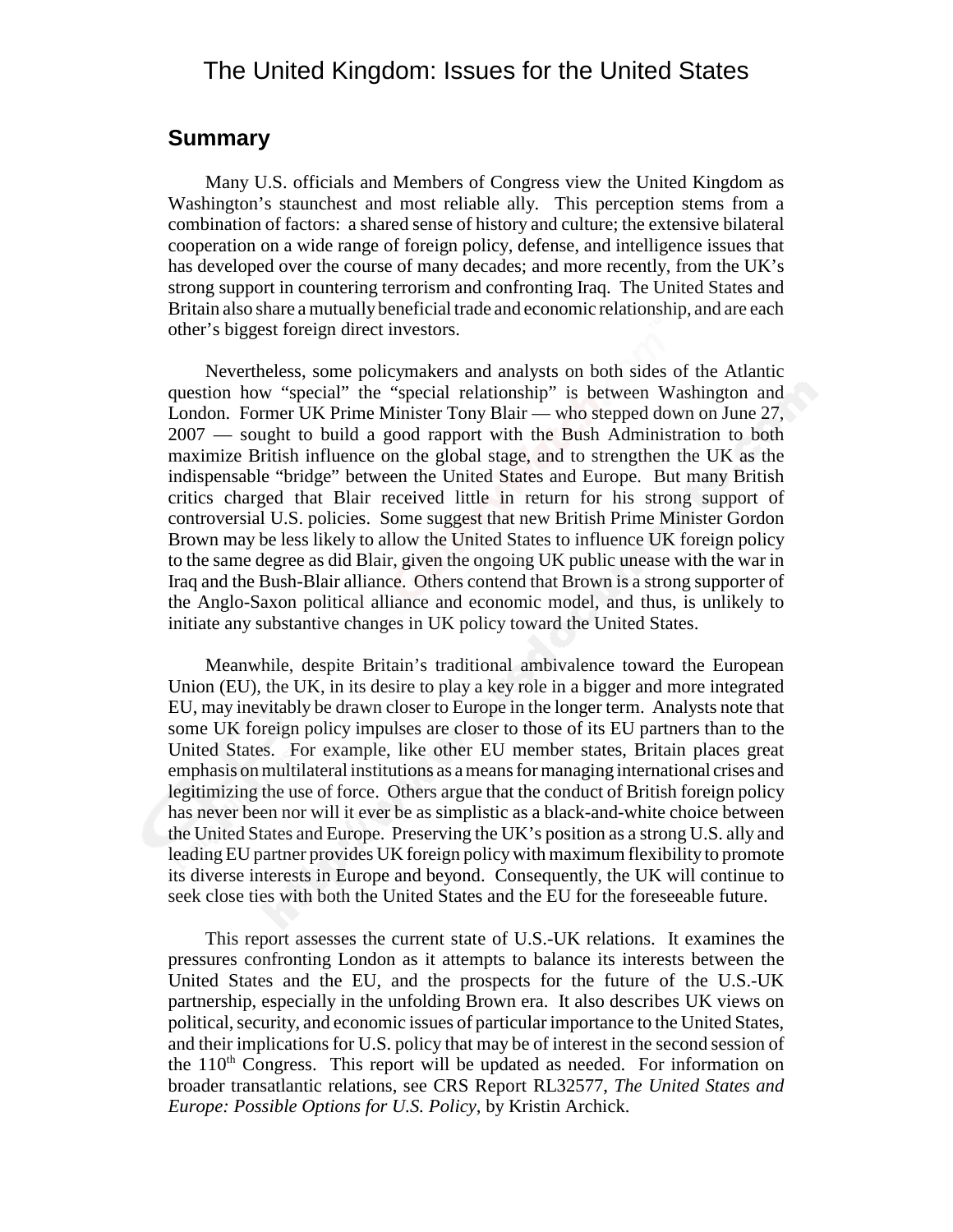# **Contents**

| Brown, Foreign Policy, and Implications for the United States 8 |
|-----------------------------------------------------------------|
|                                                                 |
|                                                                 |
|                                                                 |
| <b>PERE</b>                                                     |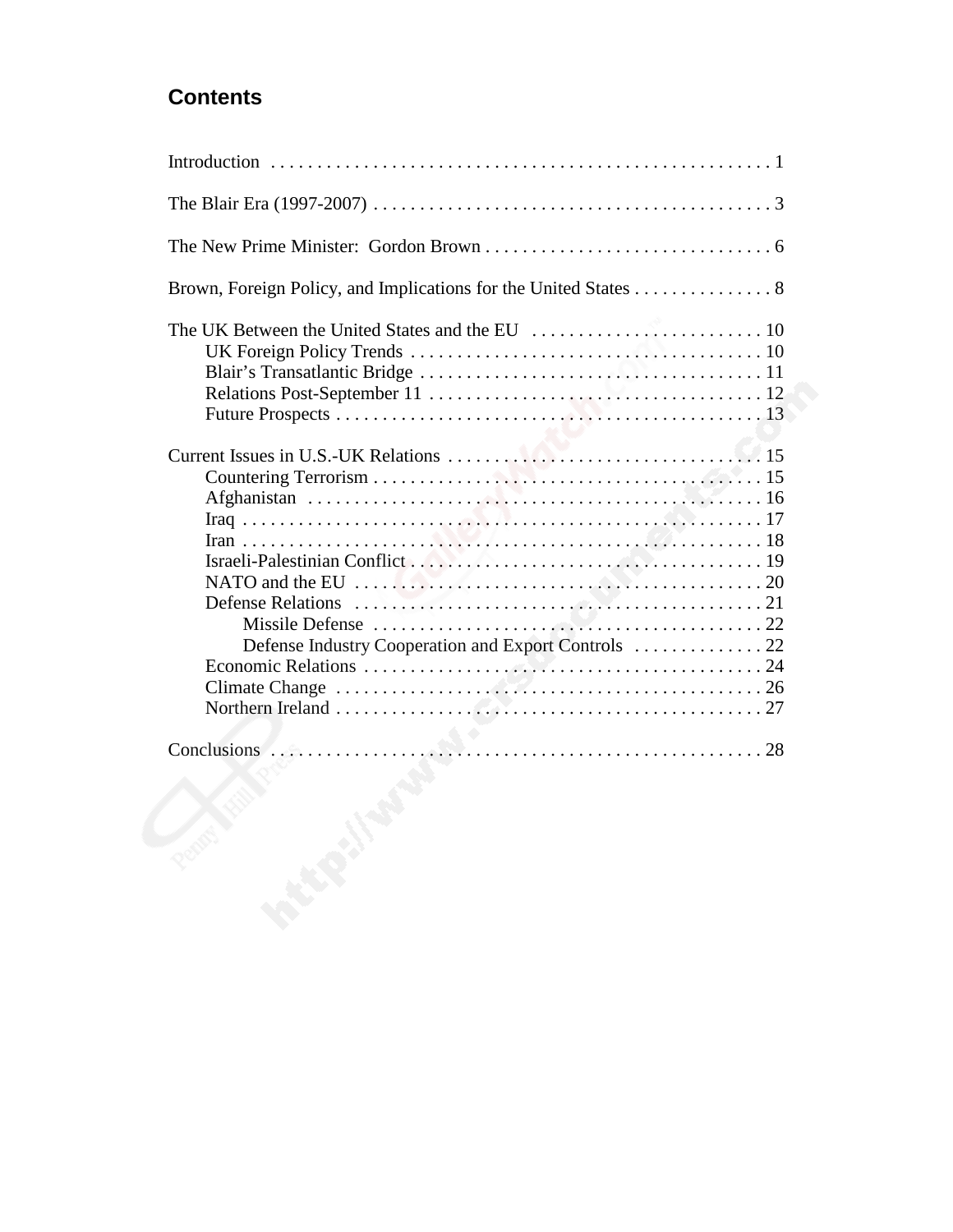# The United Kingdom: Issues for the United States

## **Introduction**

Many U.S. officials and Members of Congress view the United Kingdom as Washington's staunchest and most reliable ally. This perception stems from a combination of factors: a shared sense of history and culture; the extensive bilateral cooperation on a wide range of foreign policy, defense, and intelligence issues that has developed over the course of many decades; and more recently, from the UK's strong support in countering terrorism and confronting Iraq. Following the September 11, 2001 terrorist attacks, former UK Prime Minister Tony Blair stated that he considered the attacks on the United States as attacks on Britain. Following the deadly terrorist bombings in London on July 7, 2005 that killed 52 innocent victims, the United States reciprocated, expressing solidarity with the British people and government, and offering any intelligence, law enforcement, or other assistance necessary. The U.S. Senate and House of Representatives in the 109<sup>th</sup> Congress each passed unanimous resolutions condemning the 2005 London attacks (see S.Res. 193 and H.Res. 356). U.S. and UK authorities have also been working together on the investigation into the June 2007 failed car bomb attacks on London and Glasgow that came a few days after Gordon Brown assumed the UK prime ministership from Blair.

The modern U.S.-UK relationship was largely forged during the Second World War, and cemented during the Cold War by the need to deter the Soviet threat. It is often described as the "special relationship" by policymakers and scholars, in particular because of the unusually close U.S.-UK intelligence arrangement and the unique U.S.-UK cooperation in nuclear and defense matters. The United States and the UK have collaborated in collecting and sharing intelligence since World War II, and London continues to share intelligence with Washington and other Englishspeaking countries (Australia, Canada, and New Zealand) that it does not share with its European allies or EU partners. UK-U.S. cooperation on nuclear technology also dates back to the 1940s, and the United States has supplied Britain with the missile delivery systems for its nuclear warheads since 1963. During the Cold War, the UK served as a vital base for U.S. forces and cruise missiles and continues to host U.S. military personnel, albeit at reduced levels. And U.S. defense planners view the UK as one of only two European allies (the other being France) able to project significant military force over long distances and in high-intensity conflict situations.<sup>1</sup>

<sup>&</sup>lt;sup>1</sup> For more information on the history of U.S.-UK intelligence and defense relations, see John Baylis, *Anglo-American Defense Relations 1939-1984* (New York: St. Martin's Press), 1984; Martin Rudner, "Britain Betwixt and Between," *Intelligence and National Security*, Winter 2004.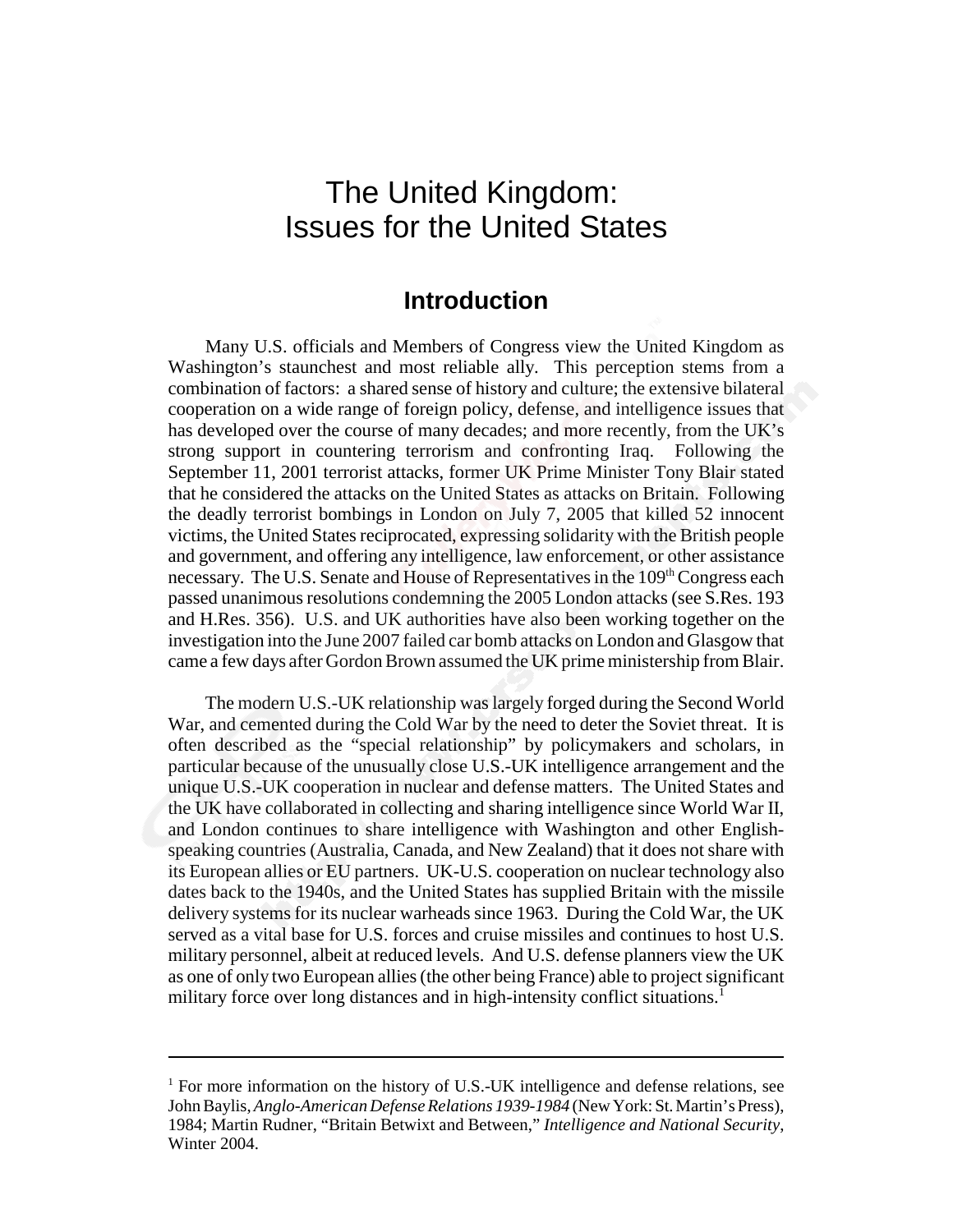Such long-standing cooperation has engendered a degree of mutual trust between the United States and the UK that also extends to the diplomatic and political fields. The United States and Britain are two of five permanent members of the U.N. Security Council, and are founding members of NATO. U.S. and UK officials, from the cabinet level to the working level, consult frequently and extensively on the full spectrum of global issues. Many U.S. and UK diplomats report often turning to each other first and almost reflexively when seeking to build support for their respective positions in multilateral institutions or during times of crisis, as in the immediate aftermath of the September 11 attacks on the United States. Some say that the common language and cultural similarities as well as the habits of cooperation that have developed over the years contributes to the ease with which U.S. and UK policymakers interact with each other.

The mutually beneficial U.S.-UK trade and economic relationship is another important aspect of the U.S.-UK partnership. The UK has the fifth largest economy in the world, and is the fifth largest U.S. export market worldwide. Even more significantly, the UK and the United States are each other's biggest foreign investors.

U.S. military and economic supremacy, however, has caused many to characterize the UK as the "junior" partner in the U.S.-UK relationship, and to note that the relationship is more "special" to Britain than it is to the United States. In the aftermath of World War II, as the British Empire crumbled and the UK's relative poverty and military weakness became evident, the United Kingdom made a strategic decision to stick close to the United States as a way to preserve as much of its fading power as possible, leverage its influence internationally, and better protect its interests in Europe and the world. This has been a guiding principle of British foreign policy, especially since the 1956 Suez Canal Crisis, during which the UK was forced to abandon its joint military operation with France and Israel in the Middle East in the face of U.S. disapproval and economic pressure that led to a run on the pound. Nevertheless, there have been numerous ups and downs in the U.S.-UK relationship over the years. $<sup>2</sup>$ </sup>

Former Prime Minister Blair, who stepped down as UK leader on June 27, 2007 after 10 years in office, sought to build a good rapport with both the Clinton and Bush Administrations in order to further the "special relationship," maximize British influence on the global stage, and strengthen the UK as the indispensable "bridge" between the United States and Europe. As a result, some claimed that London had more political capital in and influence on Washington than any other foreign government, especially during the Bush Administration. British critics, however, charged that Blair got little in return for his unwavering support of controversial U.S. policies in the fight against terrorism and in Iraq. Some have called for a reevaluation of the U.S.-UK partnership. Others note that Blair paid a high political price both with the British public and his own Labour Party for his close alliance with

<sup>2</sup> C.J. Bartlett, *The Special Relationship: A Political History of Anglo-American Relations since 1945* (New York: Longman, Inc.), 1992; Gideon Rachman, "Is the Anglo-American Relationship Still Special?," *Washington Quarterly*, Spring 2001; Timothy Garton Ash, *Free World* (London: Penguin Books), 2004.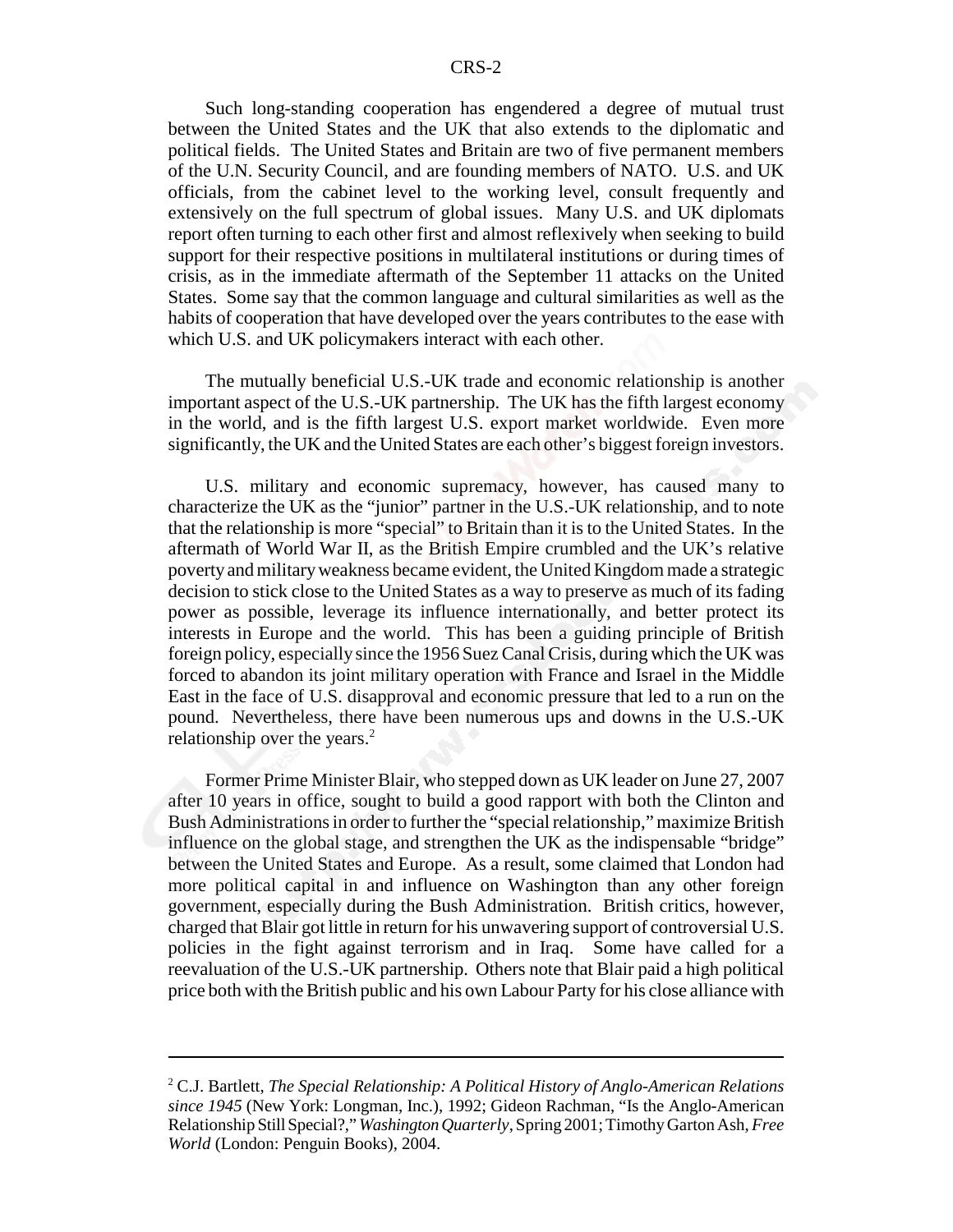Bush, and some suggest that future British prime ministers may chart a more independent course from the United States.

Upon assuming office in 1997, Prime Minister Blair and his Labour Party also pursued a larger role for the UK in the European Union (EU). The UK stood aside in the early 1950s when the six founding continental countries began the European project. British leaders feared that UK participation in European integration would infringe too much on UK sovereignty and detract from rather than add to British influence in the world. They also worried that the U.S.-UK special relationship would be endangered, despite Washington's assertions to the contrary. The UK finally joined the European Community (EC), the EU's predecessor, in 1973, although many Britons have remained skeptical of the EU and ambivalent in their support for further European integration. The UK has been a consistent supporter of EU enlargement and Turkish membership in the EU, and Blair was a key driver of EU efforts to forge an EU defense arm and common foreign policy. The UK, however, does not participate in the EU's single currency, the euro, nor in the EU's open borders system. Some analysts suggest that the UK may inevitably be drawn even closer to Europe in the longer term, especially if tensions in the broader U.S.- European relationship drive the two sides of the Atlantic apart.

Gordon Brown, who served as UK Chancellor of the Exchequer (equivalent to the U.S. treasury secretary) throughout Blair's tenure, took over as Labour Party leader on June 24, 2007 in an uncontested election and became Prime Minister upon Blair's resignation on June 27, 2007. Brown and Blair have been both close political partners and rivals for over two decades, and Brown has long aspired to succeed Blair. Although many regard Brown as something of an unknown quantity as far as foreign policy is concerned, most experts do not believe that he will make any major substantive changes in relations with the United States. At the same time, Brown will likely be cautious of developing too close of a personal relationship with Bush given the British public's unease with the Bush-Blair alliance and the war in Iraq.

This report assesses the current state of U.S.-UK relations. It examines how "special" the special relationship is between Washington and London, the pressures confronting London as it attempts to balance its interests between the United States and the EU, and the prospects for the future of the U.S.-UK partnership, especially in light of Gordon Brown's assumption of the British prime ministership. It also describes UK views on political, security, and economic issues of particular importance to the United States, and their implications for U.S. policy.

# **The Blair Era (1997-2007)**

Tony Blair became UK Prime Minister in May 1997, following his Labour Party's landslide victory that ended 18 years of Conservative (Tory) Party rule. Blair became Labour Party leader in 1994, and is recognized as one of the key architects of "New Labour," prompting the party to abandon its statist, trade union past and to embrace free markets and competition. In 2001, Blair decisively secured a second term, and in 2005, the Labour Party won an historic consecutive third term in office, albeit with a reduced parliamentary majority.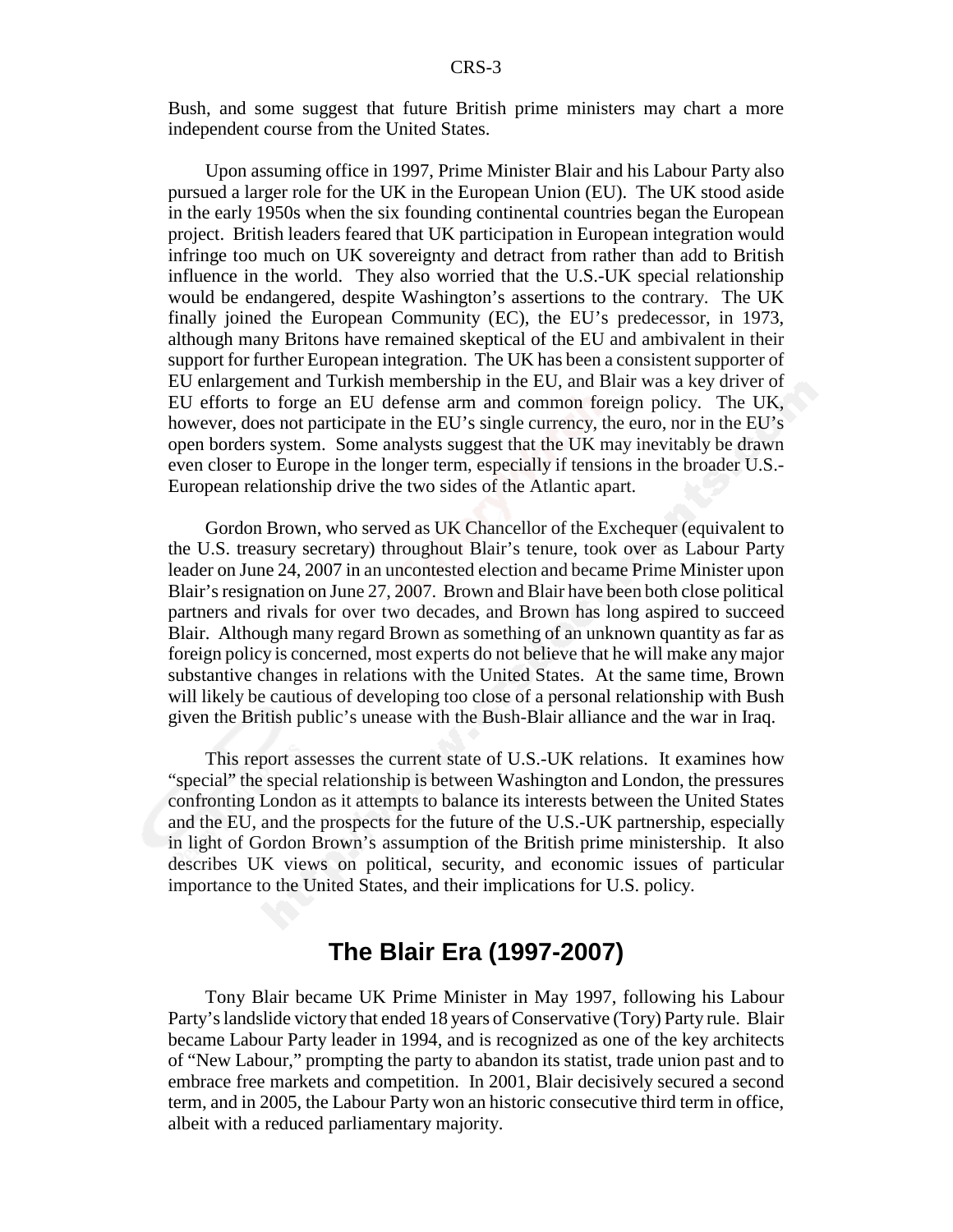Throughout his tenure, Blair pursued a policy mix of fiscal conservatism, cautious social reform, and international engagement. He was fortunate to preside over a period of UK economic expansion that began in 1993; between 1997 and 2001, real GDP grew by an annual average of 3.1%. Unemployment is low at just under 5%, and growth continues in the 2-3% range, although it has slowed since the 2001 global economic downturn. Key domestic goals for Blair included improving the delivery of public services, promoting government reforms, and tackling crime, immigration, and asylum issues. Many analysts view Blair as achieving some progress in these areas, but perhaps falling short of the high expectations set in 1997 for sweeping reforms. Blair is widely credited, however, with being a driving force behind a political settlement in Northern Ireland, a problem that many say he devoted more time and attention to than any other British prime minister. He was instrumental in forging the 1998 Good Friday Agreement, and pushing the parties in succeeding years toward fully implementing the peace plan and sharing power, a process that culminated in May 2007 with the return of self-rule to Northern Ireland.

Internationally, Blair did not shy away from the use of military force, especially to further humanitarian aims, such as stopping ethnic cleansing in Kosovo in 1999. The September 2001 attacks on the United States put countering terrorism on the top of Blair's agenda, and he is viewed as one of the few European leaders who largely shared President Bush's vision of the fight against terrorism as one between "good and evil." British forces participated in the U.S.-led military action in Afghanistan from its start in October 2001, and Blair shared Bush's belief that Iraq under Saddam Hussein posed an immediate threat to international security.<sup>3</sup>

Public opposition to the UK role in the war in Iraq and domestic questions about Blair's trustworthiness contributed significantly to Labour's diminished parliamentary majority (from 161 to 66 seats) in the 2005 elections. Although Labour won roughly 35% of the national vote, this represented a decrease of over 5 percentage points from Labour's share of the vote in 2001, and the lowest share for any majority British government in modern history. Since 2003, Blair had come under repeated fire, including from some prominent members of his own party, for allegedly exaggerating intelligence about Iraq's nuclear and biological weapons capabilities and misleading the UK into war. Labour's opponents used ongoing British casualties in Iraq and government documents leaked during the campaign that some suggested proved that Blair was committed to the use of force in Iraq as early as the summer of 2002 — to keep the Iraq war and Blair's character as dominant issues in the election. In his own constituency, Blair was unsuccessfully challenged for his seat by the father of a British soldier killed in Iraq.

Some critics contend that Labour was returned to power in 2005 despite, not because of, Tony Blair. Both the Conservatives and the other main, albeit smaller, opposition party, the Liberal Democrats, made net gains at Labour's expense in the 2005 elections. However, they were largely unable to convince voters that they

<sup>&</sup>lt;sup>3</sup> "The Tony Blair Story," BBC News, May 10, 2007; "How Will History Judge Blair?," BBC News, May 10, 2007; Quentin Peel, "Led Astray," *Financial Times*, May 11, 2007; "The Great Performer Leaves the Stage," *The Economist*, May 12, 2007.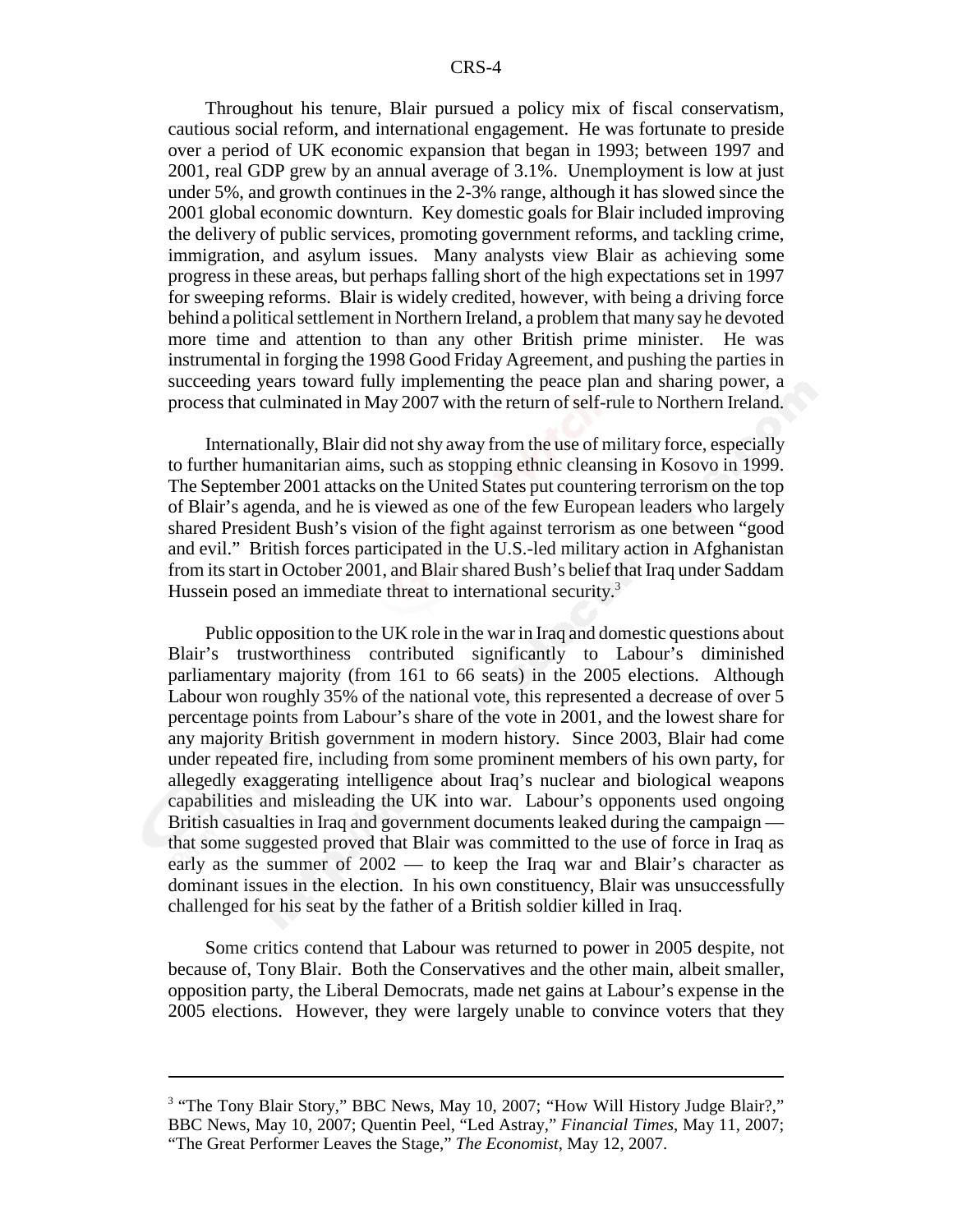represented real alternatives on domestic issues, especially given continued UK economic growth.<sup>4</sup>

| Party                    | # of Seats<br>$(646 \text{ total})$ | Net # of Seats<br>$+/-$ | % of Vote |
|--------------------------|-------------------------------------|-------------------------|-----------|
| Labour                   | 356                                 | - 47                    | 35.3%     |
| Conservatives            | 198                                 | $+33$                   | 32.3%     |
| <b>Liberal Democrats</b> | 62                                  | $+11$                   | 22.1%     |
| All Others               | 30                                  | $+3$                    | 10.3%     |

#### **Table 1. May 2005 UK General Election Results**

**Source:** "Full National Scoreboard," BBC News, June 24, 2005.

British involvement in the war in Iraq remains deeply unpopular, especially amid Iraq's difficult security situation and the ongoing political and ethnic strife. Many commentators view Iraq as Blair's greatest failure. Over the last few years, some say that Iraq has also overshadowed much of Blair's domestic agenda and other international priorities, such as resolving the Israeli-Palestinian conflict. Some credit Blair, however, in succeeding in putting global climate change and African development high on the international agenda.

Some analysts also contend that Blair's ambitions to position the UK as a leader in Europe were weakened by Blair's close alliance with the Bush Administration. They note that the U.S.-led war in Iraq in 2003 bitterly divided the EU, and pitted Blair against the former leaders of France and Germany, who strongly opposed the use of force in Iraq. Moreover, they suggest that Blair's limited political capital in the aftermath of the war in Iraq further circumscribed his government's ability to bring the UK into the EU's single currency, or to significantly reduce British skepticism of the EU integration project. Although Blair initially championed a proposed EU constitutional treaty implementing major internal reforms, much of the British public feared that some changes could pave the way for an EU superstate. At Blair's final EU summit in June 2007, EU leaders agreed to what some view as a less ambitious EU reform treaty, in part because Blair secured a number of changes to guard British national prerogatives in the areas of foreign policy and home affairs.<sup>5</sup>

<sup>4</sup> Christopher Adams, "Blair Defends Decision for War with Iraq," *Financial Times*, May 2, 2005; Glenn Frankel, "Blair Wins Third Term," *Washington Post,* May 6, 2005;"Who Deserted Labor?," BBC News, May 7, 2005.

<sup>&</sup>lt;sup>5</sup> "Blair in Europe: A False Messiah?," BBC News, June 18, 2007; Tobias Buck, "EU Treaty Breaks Years of Deadlock," *Financial Times*, June 24, 2007.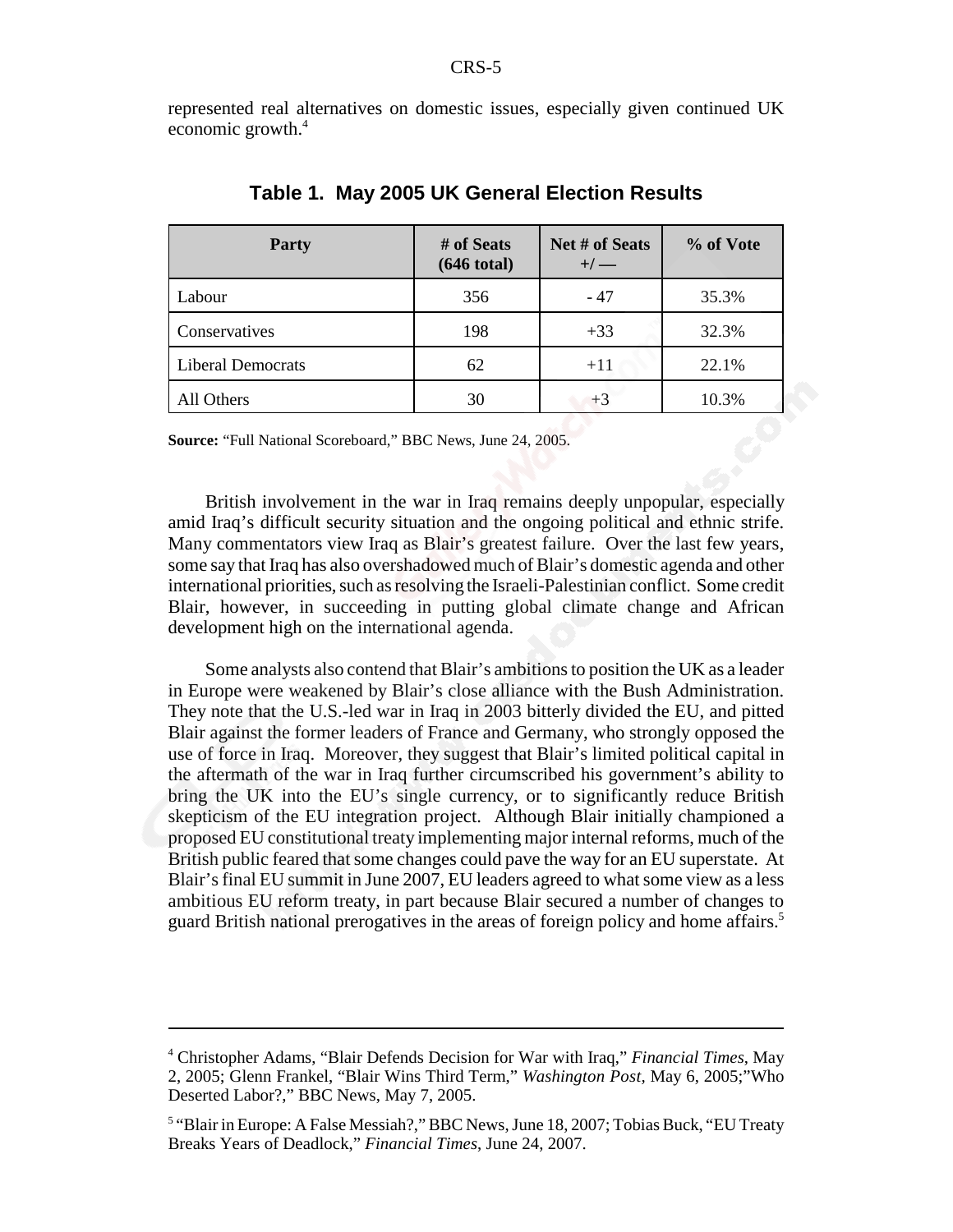## **The New Prime Minister: Gordon Brown**

Gordon Brown, 56, served as Chancellor of the Exchequer (equivalent to the U.S. treasury secretary) throughout Blair's tenure. As noted above, Brown and Blair have been both close political partners and rivals for over two decades. They first met in 1983, when they entered the House of Commons and shared an office as new Members of Parliament. Brown and Blair discovered a mutual frustration with Labour's direction and the left-wing in-fighting; they were both convinced that Labour had to change if it was ever going to win power again. The two quickly became inseparable, and were both promoted into Labour leadership positions.

By 1994, however, Brown and Blair found themselves pitted against each other as rivals for party leader. Brown and Blair had been joined in their mission to modernize the party by Labour media chief Peter Mandelson, who reportedly became convinced that Blair was the more charismatic of the two and better positioned to win over crucial middle-England swing votes. A much commented on, but never explicitly confirmed, deal was struck between Brown and Blair at the Granita restaurant in north London. Brown supposedly agreed to stand aside to give Blair a clear run at the leadership post, in return for a promise that Brown would become chancellor in a future Blair government, be given unprecedented influence as chancellor over domestic policy, and that Blair would hand over power to Brown at a future date (rumored to be after Blair served two terms in office). Analysts say that as the years went on, Brown came to believe that Blair had reneged on a key part of the "Granita deal" and intended to remain as prime minister far longer than originally planned. The tensions between the two, and their respective supporters, grew over time, even as Brown remained publicly loyal to Blair.

In 2004, Blair came under increasing pressure over Iraq — including from many prominent members of his own party — and faced questions about his health after suffering heart problems. Blair attempted to kill the rampant speculation that he might quit by announcing that he intended to fight the upcoming 2005 general election, serve a full third term, but then stand down, allowing his successor to fight a fourth term. Political commentators note, however, that this announcement only served to increase speculation about Blair's departure date, and led opponents both within and outside of Labour — to brand him as a "lame duck."

Although Brown staunchly backed Blair in the 2005 election, observers suggest that Brown supporters began to call more insistently for Blair to announce a resignation date, especially given the election results and Labour's diminished parliamentary majority. Tensions came to a head in the summer of 2006, following an interview in which Blair seemed to indicate that he would not step down for several more years and in the midst of his failure to swiftly condemn Israel's bombing of Lebanon. Blair's decision on Lebanon, which was in line with Bush Administration policy, was viewed by many in Labour as yet another example of Blair's subservience to Washington, and some say was the final straw for many normally loyal Labourites. Several junior ministers in Blair's government resigned, and Blair apparently faced a threatened coup from within the Labour Party.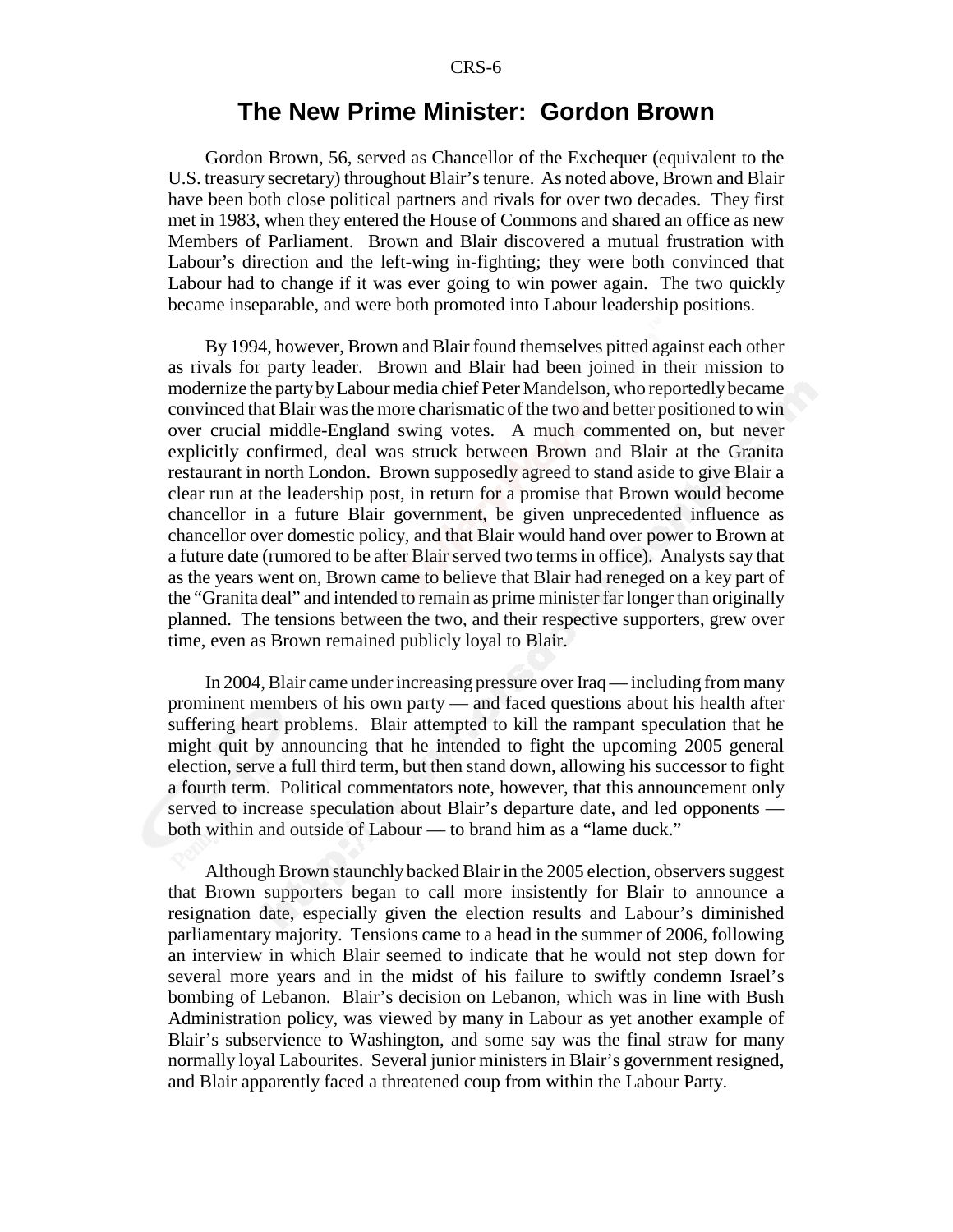As a result, in September 2006, Blair publicly announced that he would resign within a year. In early May 2007, Blair set June 27 as the date he would step down. Some say this date was chosen to allow Blair to attend one last EU summit and one final G8 summit in June 2007 as prime minister. Brown took over as Labour Party leader on June 24, in an uncontested election, and became Prime Minister on June 27 following Blair's resignation.

Brown hails from Scotland and is the son of a Presbyterian minister. Recognized early on as academically gifted, he entered university at the age of 16, and spent time as a university lecturer and television journalist before becoming an MP. He is married with two young sons; the couple's first child, a daughter, was born prematurely and died shortly after birth. Some political commentators note that Brown's marriage and children have helped transform his public persona from a bookish, dour, workaholic bachelor into a more approachable, outgoing, family man with wider electoral appeal.<sup>6</sup>

Upon entering office, Brown and the Labour Party enjoyed an initial honeymoon period. Opinion polls for most of the summer of 2007 showed Brown and Labour ahead of the rival Conservative Party for the first time in almost a year. The Conservatives had benefitted from declining public support for Blair and from their new, younger leader, David Cameron, who sought to modernize the party and make it more inclusive. Brown, however, received high marks over the summer for his government's effective response to the June 2007 failed car bomb attacks in London and Glasgow, serious flooding in the UK, and an outbreak of foot-and-mouth cattle disease. Brown also stressed the need to regain public trust, regarded by many Labourites as one of the biggest casualties of the Blair government and its perceived "spin" obsession. As such, Brown sought to increase public accountability with proposals to establish a ministerial code of conduct and give Parliament more oversight authority. Brown also emphasized domestic issues, in part some suggest to contrast with his predecessor's focus on foreign policy, and announced that he would put priority on improving housing, health care, and education.<sup>7</sup>

In light of the favorable opinion polls in the summer of 2007, there was intense media speculation that Brown might call an early election in the fall in order to gain a public mandate as prime minister. Press reports suggested that Brown and his political advisors had begun the process of planning for an autumn snap election. In October 2007, however, Brown announced that he would not call an early election in order to give himself more time to prove himself to voters. Analysts point out that Brown's decision came amid some political missteps (for example, a bungled announcement about the number of UK forces that would be withdrawn from Iraq by the end of the year), and polls in late September 2007 showing that the Conservatives

<sup>6</sup> Christopher Adams, "Blair Tackles Dissent on Mideast Policy," *Financial Times*, August 3, 2006; "Blair's Middle East Stance Weakens His Authority," Reuters, August 3, 2006; "The Gordon Brown Story," BBC News, June 27, 2007; "Why Tony Blair Is Stepping Down," BBC News, June 27, 2007.

<sup>7</sup> "Brown Promises Change of Style," *Financial Times*, June 24, 2007; "Britain's Brown Ahead in Polls After Week in Power," Agence France Presse, July 7, 2007.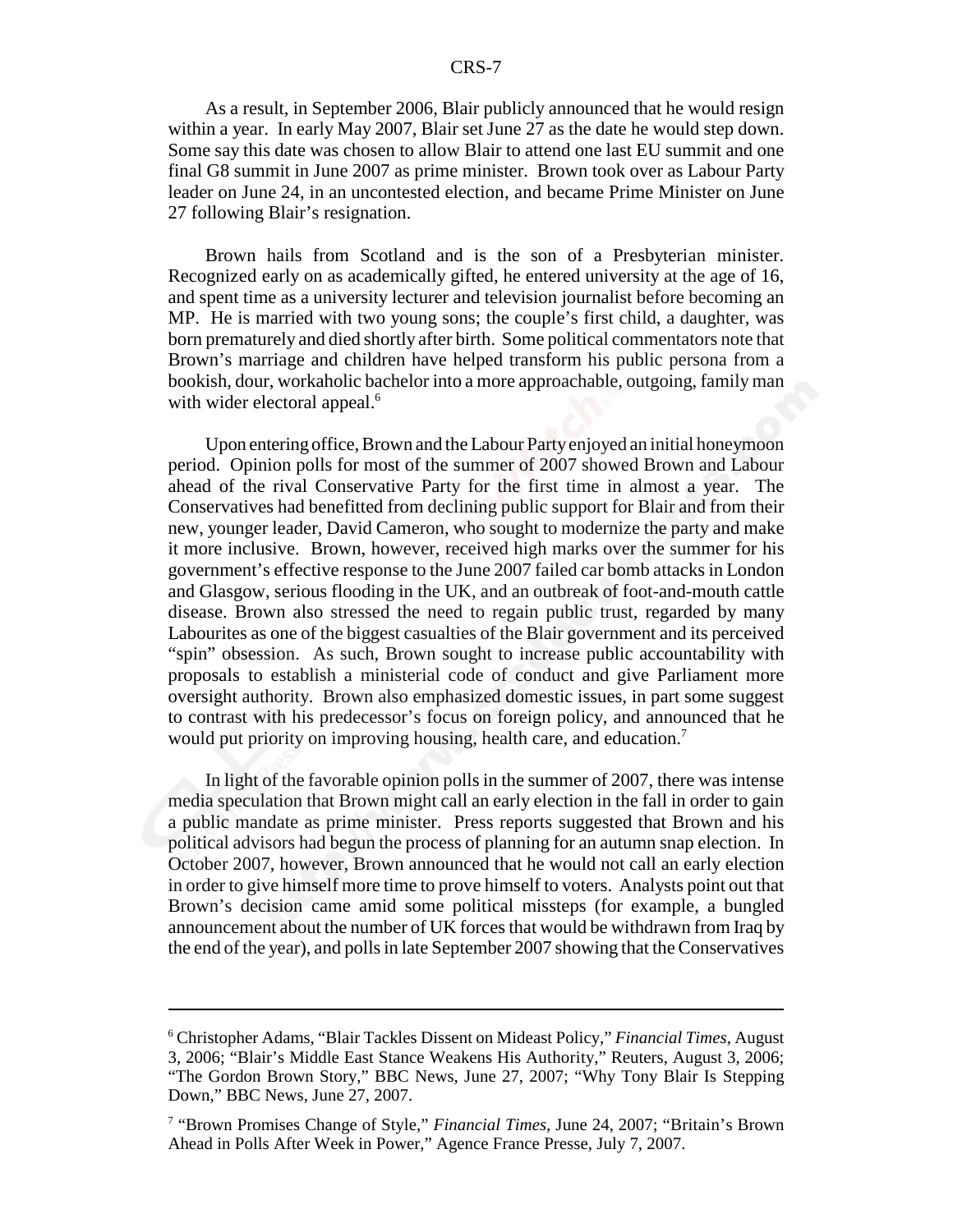would be poised to reduce Labour's parliamentary majority in an early election. The next UK general election must be held by spring 2010.

Observers assess that Brown's decision to not call an autumn election in the face of less favorable opinion polls severely damaged his political credibility and Labour's standing with voters. Some commentators believe that Brown's decision shattered the image he had sought to cultivate as a serious, "above politics" leader, in contrast to certain public perceptions of Blair. Since then, the Brown government has been buffeted by a series of crises, including the loss by government officials of personal data on 25 million citizens and a Labour Party funding scandal. Polls in early 2008 show the Conservatives ahead of Labour by an average of four percentage points. In an effort to regain the political initiative, press reports indicate that the Brown government will embark in 2008 on a new round of "New Labour" reforms ranging from immigration to welfare. Analysts note that Brown is unlikely to call for a new election until 2009 at the earliest.<sup>8</sup>

# **Brown, Foreign Policy, and Implications for the United States**

Although many regard Prime Minister Brown as something of an unknown quantity as far as foreign policy is concerned, most experts do not believe that he will make any major substantive changes in relations with the United States. He is largely expected to seek to retain the UK's position as a key and influential U.S. ally. They note that Brown has long been a strong supporter of the Anglo-Saxon political alliance and economic model. In one of his first major foreign policy speeches in November 2007, Brown asserted that "I believe our ties with America — founded on values we share — constitute our most important bilateral relationship."<sup>9</sup>

At the same time, some analysts suggest that Brown may be less likely to allow the United States to influence UK foreign policy to the same degree as has Blair, in part because Brown is viewed as more in tune with the Labour Party faithful. One pundit put it this way: "Other things being equal, Brown would want to be a good ally of the Americans. But he would care more about what the Party thinks."10 Many argue that at a minimum, Brown has been cautious of developing too close of a personal relationship with President Bush given the British public's unease with the Bush-Blair alliance and the war in Iraq. During Brown's first meeting as prime minister with Bush in July 2007, commentators noted a clear difference in personal dynamics between the two leaders, with Brown at pains to demonstrate a strictly

<sup>8</sup> Jane Perlez, "British Prime Minister Opts Not To Have Elections in November," *New York Times*, October 8, 2007; Alex Barker and George Parker, "From the Shadow of His Bunker Emerges a Battered Brown," *Financial Times*, February 6, 2008; Andrew Grice, "Drifting Tories See Poll Lead Cut in Half," *The Independent*, February 7, 2008.

<sup>9</sup> As quoted in "British PM Says Ties with U.S. a Priority," *Washington Post*, November 12, 2007.

<sup>&</sup>lt;sup>10</sup> As cited in Glenn Frankel and Dan Balz, "Facing Roadblocks, Blair Quietly Begins Third Term," *Washington Post*, May 7, 2005.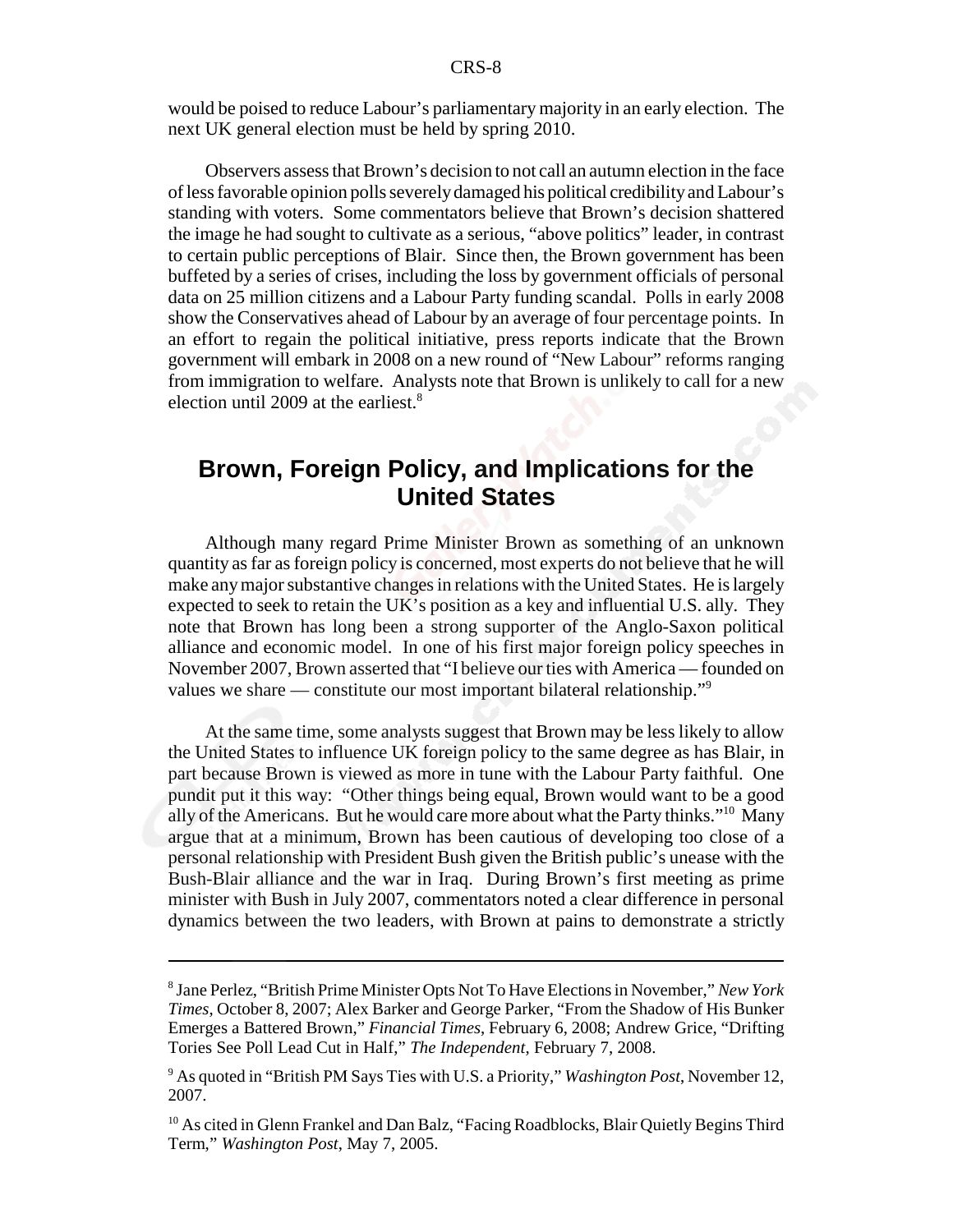business-like relationship with Bush in contrast to the more informal, relaxed, cozy atmosphere that prevailed during Bush-Blair visits. Others point out that Brown has little incentive to develop a close relationship with Bush given that his term in office will end in early  $2009$ .<sup>11</sup>

The Brown government continues to support UK military and reconstruction efforts in Afghanistan, and has proceeded with Blair's plan to reduce British forces in Iraq, but not completely withdraw them at present. In October 2007, however, Brown announced a further reduction of UK troops in Iraq, to roughly 2,500 by spring 2008. Some analysts speculate that Brown is reviewing how long British troops will stay in Iraq in the longer term, and this could pose a crucial test for the U.S.-UK relationship (see below for more information). Regarding other foreign policy priorities, Brown has sought to put renewed focus on promoting development and education in Africa (a cause he championed while Chancellor), and is continuing Blair's pursuit of an international agreement on climate change.

As for UK relations with the EU, Brown is viewed as desiring an outwardlooking, economically vibrant EU and has sought to put more emphasis on this goal than on deeper integration. Brown is often perceived as more euroskeptic than Blair, a reputation he earned in part because of his opposition to Britain joining the single European currency, the euro. Some observers assess that Brown has been largely absent on the EU scene since assuming the prime ministership, both because of his own ambivalence toward the EU and his focus on winning the next UK election. Also, they suggest that Brown has been anxious to keep the EU off the public radar screen given his government's decision to ratify the new EU reform treaty (the Lisbon Treaty) through parliament rather than risk holding a public referendum that might fail and throw the EU into a new crisis. Brown reportedly views the Lisbon Treaty as necessary to enable an enlarged EU to function more effectively, but has also asserted that it should mark the end of EU institutional reform for the foreseeable future, thereby allowing the EU to focus on other global concerns.

Brown's assumption of the UK prime ministership followed the installation of new leaders in Germany (Angela Merkel became Chancellor in 2005) and France (Nicolas Sarkozy was elected President in May 2007). Merkel and Sarkozy are widely viewed as sharing Brown's inclinations toward putting the EU on a less federalist, more reform-oriented path. Merkel and Sarkozy are also regarded as more Atlanticist than their predecessors, and like Brown, favor a strong U.S.-EU partnership. Many believe this new EU leadership trio will help to improve the broader U.S.-European relationship. Others note that U.S.-EU differences on a number of trade and foreign policy issues persist, and that none of the three new leaders are likely to subjugate the national interests of their respective countries, or of Europe, to that of the United States.<sup>12</sup>

<sup>11</sup> Phillip Stephens, "The Ties That Bind Bush and Brown," *Financial Times*, April 23, 2007; Jean Eaglesham, "Brown and Bush Take Measure of Each Other," *Financial Times*, July 30, 2007; Jim Rutenberg, "Bush and Brown Are Allies If Not Buddies," *New York Times*, July 31, 2007.

<sup>&</sup>lt;sup>12</sup> Molly Moore, "New Leadership Trio Could Put Europe Back on Political Map," (continued...)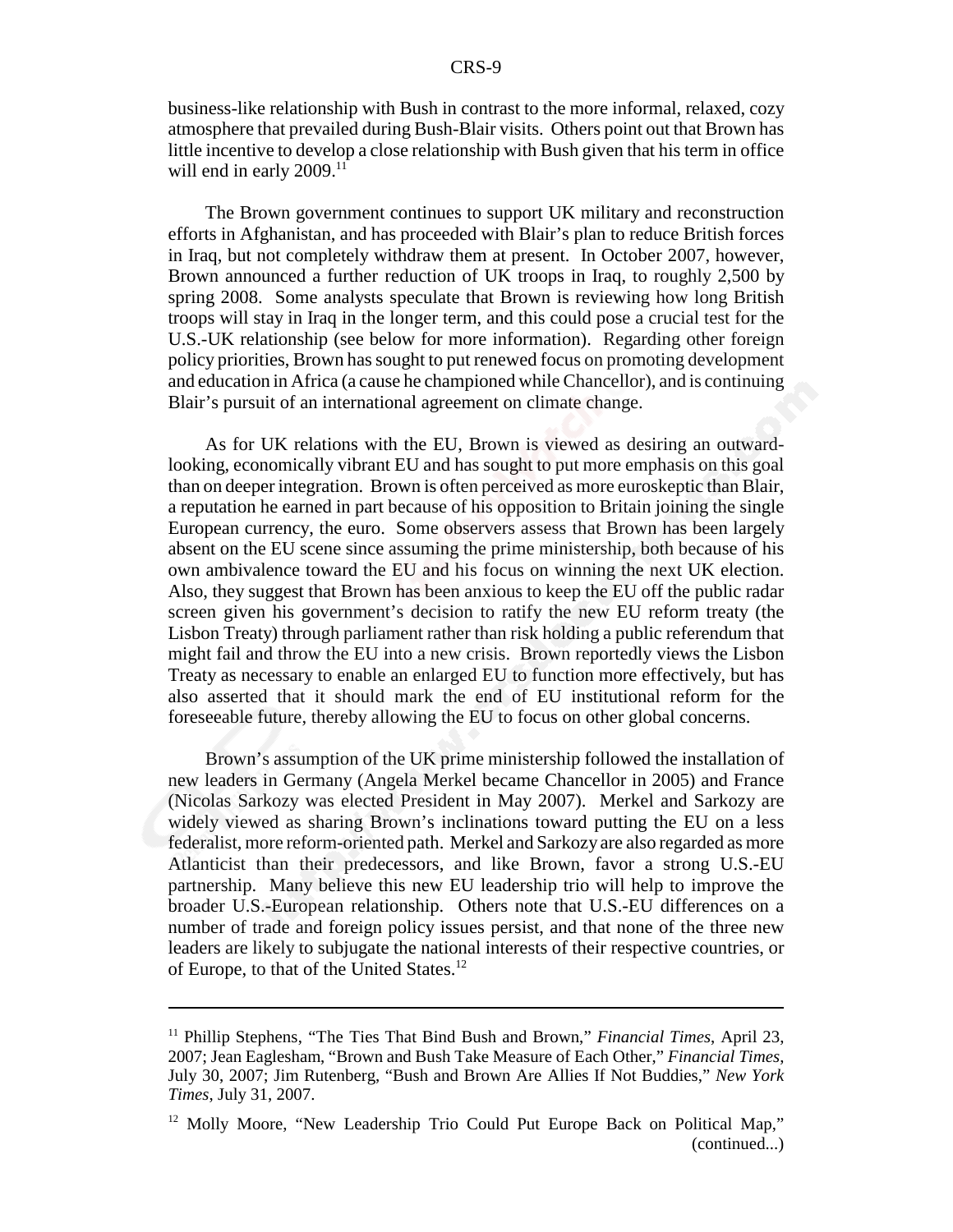## **The UK Between the United States and the EU**

#### **UK Foreign Policy Trends**

As noted above, strong relations with the United States have been a cornerstone of UK foreign policy, to varying degrees, since the 1940s. Most UK policymakers have looked upon being a loyal ally to the United States as a way to magnify the UK's influence internationally and protect its global interests. In 1944, the UK Foreign Office described its American policy as being to "steer this great unwieldy barge, the United States, into the right harbor."<sup>13</sup> UK officials long viewed themselves as America's foreign policy guide and mentor, often attempting to quietly exert restraint. Some experts suggest that the United States has been more inclined to listen to the UK than to other European allies because of the UK's more significant military capabilities and willingness to use them against common threats.

The UK has also viewed maintaining good relations with the EU as an essential part of British foreign policy, despite ongoing British ambivalence toward the EU. The British government's decision in the 1960s to apply for membership in the European project was largely driven by concerns that the UK economy was suffering from being outside the club, as well as fears that France's political dominance of the experiment was growing too strong. Ever since the UK acceded to the EC/EU in 1973, successive British governments have sought to balance British interests between Washington and Brussels.

At the same time, some UK foreign policy impulses are closer to those of its EU partners than to those of the United States. This has become more evident as the EU has evolved into a political as well as economic actor and in the years since the 2001 terrorist attacks on the United States. Like its other EU partners, Britain places great emphasis on multilateral institutions as a means for managing international crises and legitimizing the use of force. Meanwhile, the United States views this approach as only one option. Furthermore, the UK's colonial history in the Middle East and its relatively large Muslim community (between 1.5 to 2 million Muslims out of a population of roughly 60 million) influences some of its policy choices in ways that are distinct from those of the United States. For example, London views resolving the Israeli-Palestinian conflict as a top priority — maintaining that it is the key to reshaping the Middle East and decreasing the terrorist threat both at home and abroad — while Washington stresses that peace and stability in the Middle East will not be possible until the threats posed by terrorism and weapons of mass destruction are confronted and removed.

 $12$  (...continued)

*Washington Post*, May 20, 2007; George Parker, "Brown Says EU Reform Is Over," *Financial Times*, October 19, 2007; George Parker, "Brown Takes His Eye Off the EU Ball," *Financial Times*, November 26, 2007.

<sup>13</sup> As quoted in Robin Harris, "The State of the Special Relationship," *Policy Review*, June/July 2002.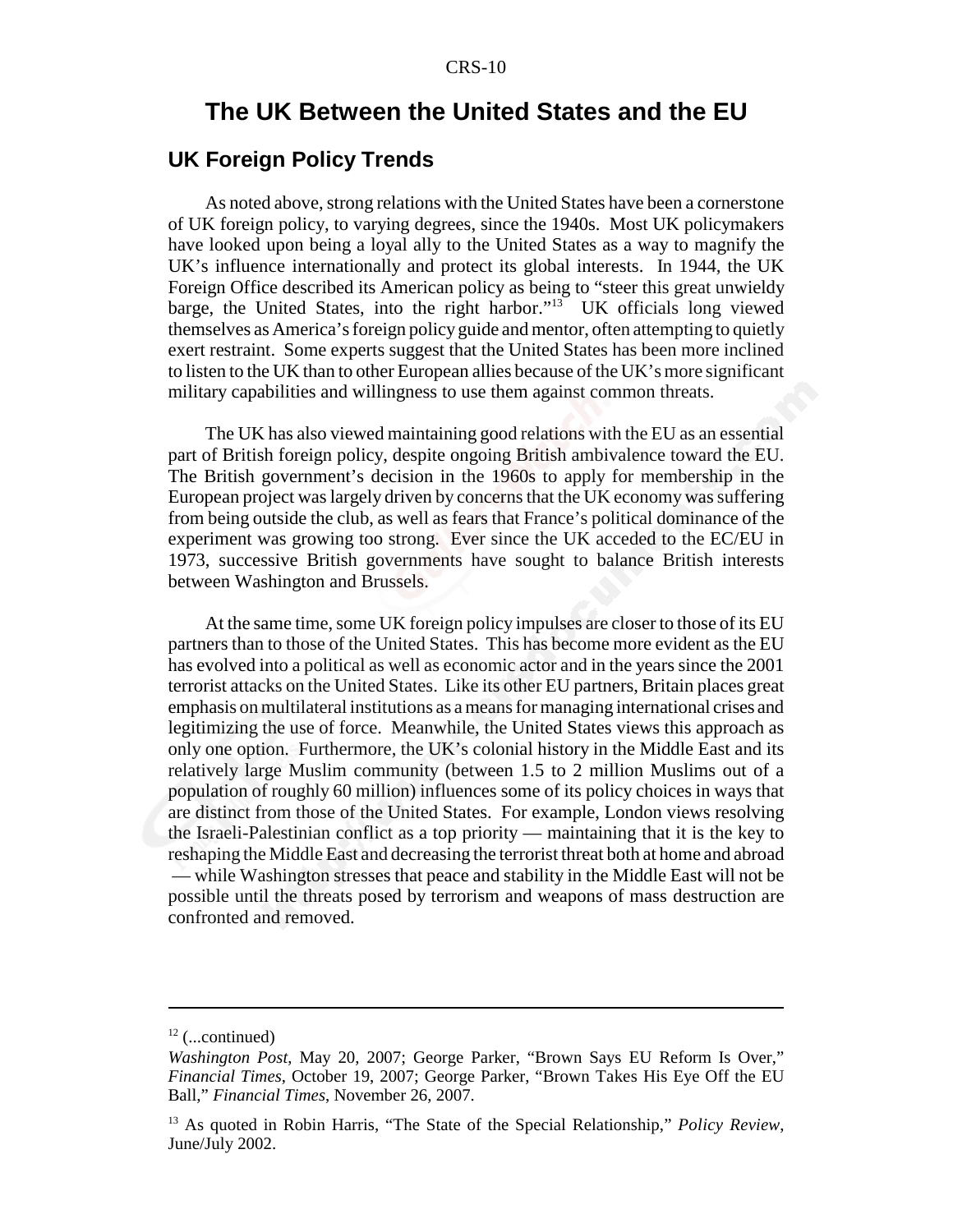## **Blair's Transatlantic Bridge**

Upon entering office in 1997, Blair promoted the UK as the "transatlantic bridge" between the United States and the EU. Blair's "bridge" concept was essentially an extension of long-standing British foreign policy tendencies, and was meant as a way to engineer a stronger role for the UK in the EU while preserving Britain's position as Washington's most trusted and influential ally. Blair and his advisors argued that close U.S.-UK relations gave the UK more influence in the EU, while the United Kingdom would have more influence in Washington if it played a central role in Europe. They suggested that Britain might cease to matter to Washington if London was perceived as being a fringe player in an EU that was pursuing enlargement and further integration. Former UK Foreign Secretary Robin Cook asserted shortly after Labour's election in 1997 that "Britain will be a more valuable, and a more valued, ally of America if we do actually emerge as a leading partner within Europe. Because a Britain which does not have influence in Europe will be of less interest to Washington."<sup>14</sup>

Other experts suggest, however, that the Blair government was also eager to promote the UK as a leader in Europe to give Britain more options in its foreign policy and decrease British dependency on the United States. Many UK policymakers were alarmed by U.S. hesitancy in the early 1990s to intervene in the Balkan conflicts, prompting serious questioning of U.S. reliability and NATO's role in the post-Cold War era. At the same time, Blair and many of his advisors believed that Europe had failed to pull its weight diplomatically or militarily in the Balkans. They recognized that the violence in the Balkans laid bare Europe's inability to manage or intervene in such crises on the European continent, let alone further afield. As a result, they concluded that the European allies needed to be better prepared to undertake peacekeeping or crisis management missions on their own in the event that the United States chose not to participate.

In 1998, Blair reversed Britain's long-standing opposition to the development of an EU defense arm and threw greater support behind EU efforts to forge a common foreign policy. The 1999 NATO air campaign in Kosovo further exposed Europe's military weakness and gave added momentum to these initiatives. The British moves were widely interpreted as an attempt to demonstrate Britain's leadership in Europe at a time when the UK's influence had lessened due to its absence from the launch of the EU's single currency. Blair maintained that any EU defense role should not undermine NATO, and argued that improving European military capabilities would enable the allies to better share the security burden. However, U.S. critics were suspicious that Britain's policy reversal on an EU defense arm indicated that the UK was inclined to support French ambitions to develop the EU as a counterweight to the United States.15

<sup>&</sup>lt;sup>14</sup> As quoted in "Britain Tough on Human Rights," Associated Press, May 12, 1997; also see Rachman, *Op. Cit.*; and CRS Report 97-622, *Britain's May 1997 Election: Implications for Foreign Policy of Labour's Landslide Victory*, June 11, 1997, by Karen Donfried.

<sup>15</sup> For more background, see CRS Report RS20356, *European Security and Defense Policy: The British Dimension*, October 7, 1999, by Karen Donfried.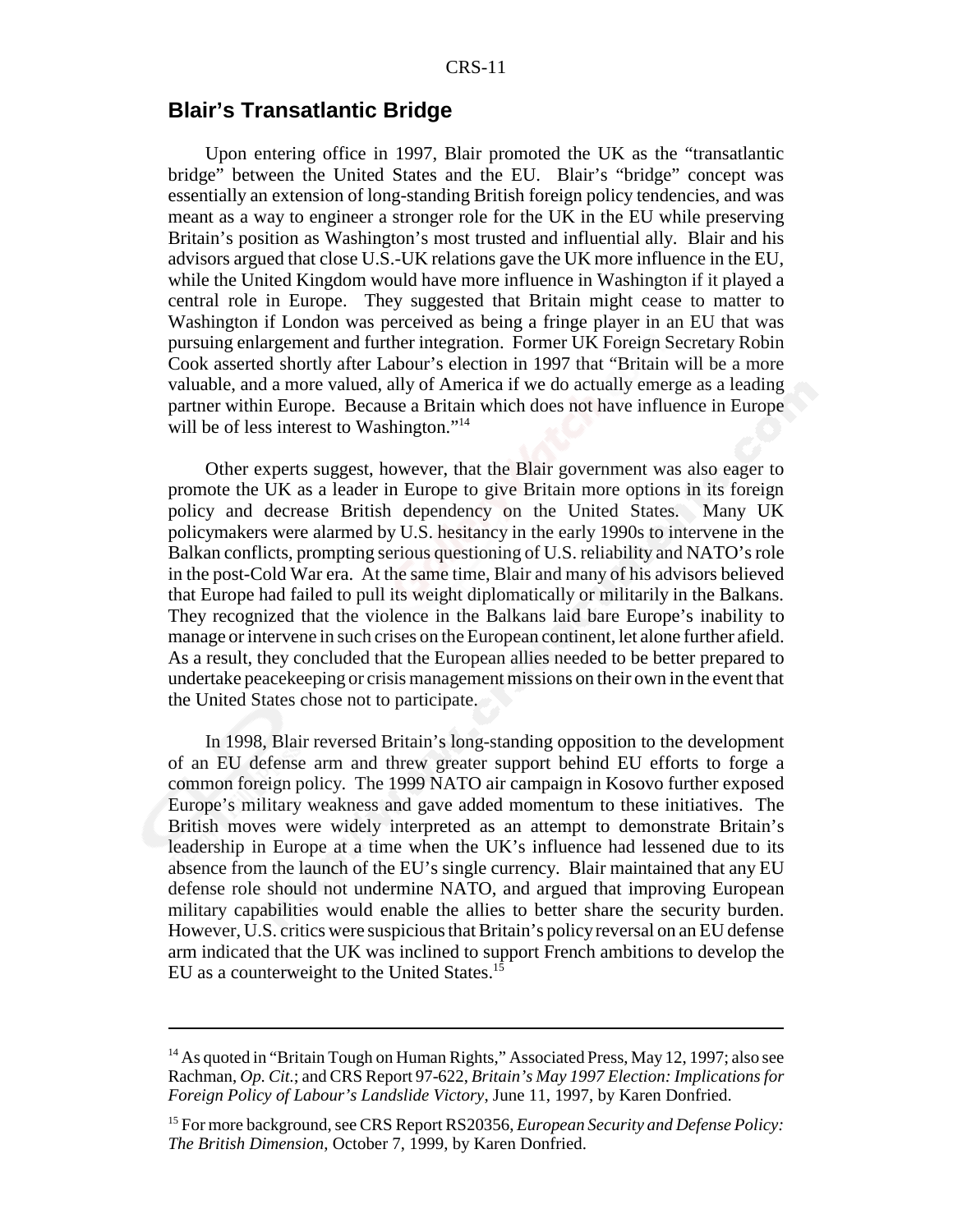## **Relations Post-September 11**

Following the September 11, 2001 terrorist attacks on the United States, some analysts contend that Prime Minister Blair hewed more closely to Washington than to his other EU partners. Many argue that this was because Blair, unlike other European leaders, immediately grasped how September 11 changed everything, both for the United States, but also with regard to the international threat posed by terrorists, especially if they were able to acquire weapons of mass destruction. UK diplomats stress that Blair was deeply concerned about such threats, including the one posed by Saddam Hussein in Iraq, long before September 11, 2001.

Regardless, after September 11, the Blair government made a strategic choice to stand by the United States, and stuck with this choice as the Bush Administration began to pursue regime change in Iraq. According to an account of a March 2002 Cabinet meeting by Robin Cook, who was then Leader of the House of Commons, Blair stated that Britain's national interest laid in "steering close" to the United States because otherwise, the UK would lose its influence to shape U.S. policy. He argued that by seeking to be the closest U.S. ally, Britain stood a better chance of preventing Washington from overreacting, pursuing its objectives in Iraq in a multilateral way, and broadening the U.S. agenda to include what the UK and other EU partners viewed as the root causes of Islamist terrorism, such as the ongoing Israeli-Palestinian conflict.<sup>16</sup>

The degree to which the UK has successfully influenced U.S. policy choices in the war on terrorism, Iraq, and other issues has been a topic of much debate on both sides of the Atlantic. UK officials contend that Blair played a crucial role in convincing the Bush Administration to work through the United Nations to disarm Iraq, even though this initiative ultimately failed. They argue that the priority Blair placed on resolving the Israeli-Palestinian conflict helped encourage U.S. efforts in the immediate aftermath of the Iraq war in the late spring of 2003 to become more engaged in the search for peace. British officials also point to the 2001 war in Afghanistan, the 2002 Indian-Pakistani nuclear crisis, and the rehabilitation of Libya as issues where the UK has worked closely with the United States and affected U.S. policy choices. For example, the UK was instrumental in pressing for a meaningful international peacekeeping presence in Afghanistan, which resulted in the creation of the International Security Assistance Force (ISAF).<sup>17</sup>

In addition, British diplomats cite the close relationship and trust built between Prime Minister Blair and President Bush as a key reason why the UK gained U.S. acquiescence to the December 2003 NATO-EU deal to enhance EU defense planning capabilities. Many U.S. officials had worried that allowing the EU to develop its own operational planning cell would duplicate and compete with NATO structures, and be a first step in driving the alliance apart. However, Blair reportedly called Bush at least twice to discuss the issue and reassure him that the new EU planning cell would not weaken NATO, thereby securing U.S. support. President Bush

<sup>&</sup>lt;sup>16</sup> Ash, *Op. Cit.*, p. 49; and Glenn Frankel, "From Memos, Insights Into Ally's Doubts on Iraq War," *Washington Post*, June 28, 2005.

 $17$  Discussions with UK officials and experts, Spring-Summer 2005.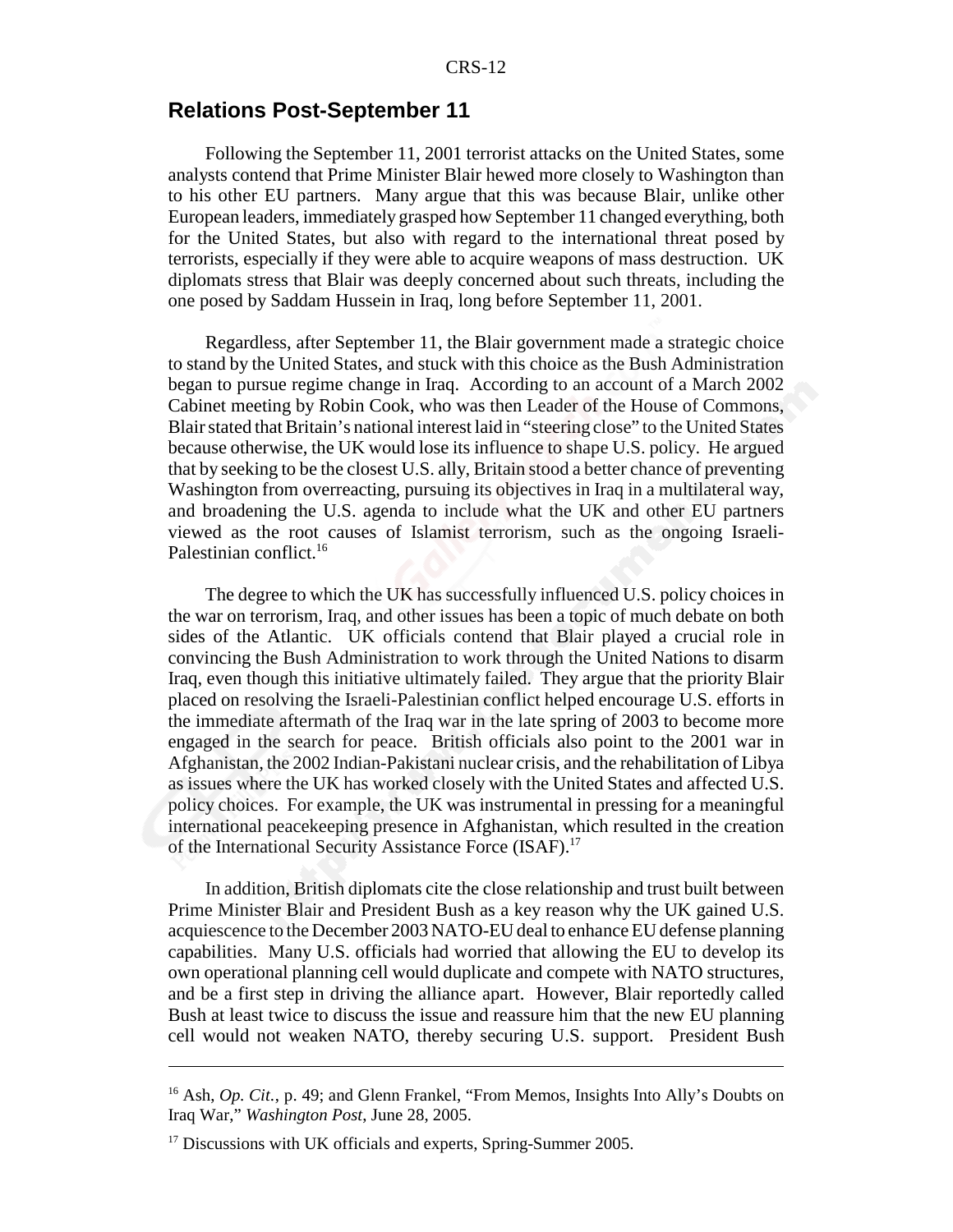asserted publicly that he believed that Blair would "be true to his word" that the EU plan would not undermine the alliance.18 Most recently, some point to the signing of a U.S.-UK treaty on defense cooperation as another tangible benefit of the close U.S.-UK relationship cultivated by Blair. Signed in late June 2007 on one of Blair's final days in office, the treaty, among other measures, seeks to ease the export of sensitive U.S. defense technology to the UK, something long pressed for by British officials.

Critics contend, however, that Blair got little in return for his staunch support of controversial U.S. policies. Over the last few years, many British commentators have described Blair as the American president's "poodle." Blair opponents point out that he did not succeed in keeping the United States on a multilateral path with regard to the use of force in Iraq, and although Blair supported giving the United Nations a significant role in reconstructing Iraq, the Bush Administration initially opted for more limited U.N. involvement. Although President Bush made some efforts toward being more engaged in the search for peace in the Middle East in the immediate aftermath of the Iraq war, British critics claim that Bush has not made resolving the Israeli-Palestinian conflict a priority. UK critics have also suggested that U.S. responses to Blair's initiatives on African development and climate change have often fallen short, and further demonstrate that Blair's close relationship with Bush has yielded few benefits for Britain.<sup>19</sup>

Some British officials complain privately that many U.S. policymakers expect the UK to function automatically as the U.S. "water carrier" in the EU, that is, to fight for U.S. policy positions on political and security issues such as EU defense structures or EU relations with China. Although UK views on such issues often align with those of the United States, British diplomats assert that U.S. reliance on the UK to support U.S. interests in the EU or be the "peacemaker" often puts them in an uncomfortable position, causing some EU members to view the UK as little more than America's Trojan horse. They argue that Washington must be more sophisticated in managing its relationship with the EU, and should engage robustly with other EU capitals, not just London, to argue for its point of view, especially when potentially divisive issues are concerned. $20$ 

#### **Future Prospects**

UK officials argue that the conduct of British foreign policy has never been as simplistic as a black-and-white choice between the United States and Europe. They point out that UK foreign policy decisions have always been and will continue to be determined primarily by British national interests, and these would not be served by forcing a false and artificial choice between the United States and Europe. UK views

<sup>18</sup> Judy Dempsey, "EU's Big Three in Deal Over Defense," *Financial Times*, December 11, 2003; Discussions with U.S. and European officials.

<sup>19</sup> Glenn Frankel, "Party Critics Urge Blair to Stand Up to Bush," *Washington Post*, October 1, 2004; Richard Stevenson, "In Bush Talks, Blair To Push Africa Aid," *New York TImes*, June 7, 2005; "Enough Payback for Iraq?," BBC News, June 8, 2005.

 $20$  Discussions with UK officials and experts, Spring-Summer 2005.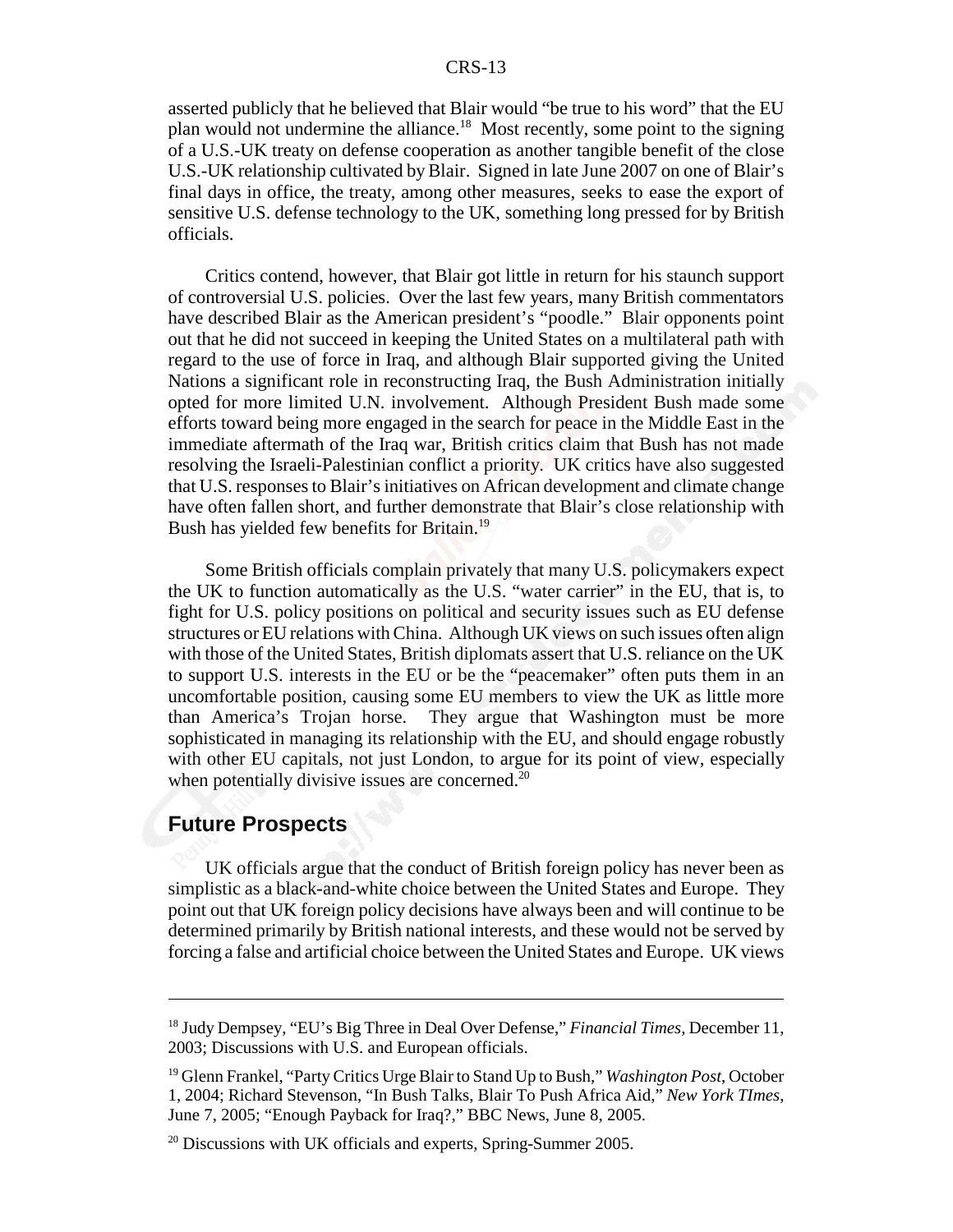on certain international challenges may align more closely with one side of the Atlantic or the other; preserving the UK's position as a strong U.S. ally and leading EU partner provides UK foreign policy with maximum flexibility to promote its diverse interests in Europe and beyond. Consequently, the UK will continue to seek close ties with both the United States and EU for the foreseeable future, regardless of which party or personalities holds power in either London or Washington. Many experts also note that British instincts toward protecting UK national sovereignty from EU encroachment remain strong, and UK officials are not about to cede their freedom of action in foreign policy and defense matters to the EU anytime soon.

Nevertheless, some analysts suggest that the balance in the triangular U.S.-UK-EU relationship could change in the years ahead, with the UK ultimately drawn closer to Europe. They point out that geographically, the UK is much closer to continental Europe than to the United States, and over 50% of UK trade is with its other EU partners. As a member of the EU, the UK has already given up some sovereignty to the Union in certain areas, and is therefore bound to the EU in a much more fundamental way than it is to Washington. Many believe it is only a matter of time before the UK joins the euro, which would reduce the degree of UK exceptionalism within the EU. In addition, commentators suggest that younger Britons feel more European, and future generations of British policymakers, farther removed from World War II and the Cold War, may not share the same conviction as previous generations about the importance of the "special relationship."

Several analysts argue that the effect of the Iraq war on the 2005 British election may also make future British governments more hesitant about being as bold of a U.S. ally as Blair was to the Bush Administration. Blair's successors may be more inclined to ensure that UK policies are in line with those of other major EU partners. BBC correspondent John Simpson commented that, "For the first time since 1941, it may no longer be the automatic choice to stick close to Washington... None of Mr. Blair's successors for the next half-century will entirely forget what happened to Tony Blair [in the 2005 election] when he chose to support an American president in preference to most of the rest of Europe."21 Some suggest that the internal EU crisis over Iraq also convinced Blair of the need to forge a more common EU foreign policy, in part to help bolster the UK's clout in Washington. In March 2003, during Blair's statement opening the debate on Iraq in the House of Commons, he asserted that Europe, "with one voice," should have firmly committed itself to backing the United States in addressing the threats posed by Saddam Hussein, but demanded in return that "the U.S. should choose the U.N. path and...recognize the fundamental overriding importance of restarting the Middle East peace process."<sup>22</sup>

At a minimum, some experts suggest that U.S. policymakers should not take future British support for U.S. foreign policy choices for granted. They say the United States will need to devote greater attention to managing the "special relationship" and be willing to take British concerns on board. Several UK analysts

<sup>&</sup>lt;sup>21</sup> "Costly Victory for Chastened Blair," BBC News, May 9, 2005. Also see William Kristol, "An Electoral Trifecta," *Weekly Standard*, May 16, 2005.

 $22$  Prime Minister Tony Blair, Speech to the UK House of Commons, March 18, 2003.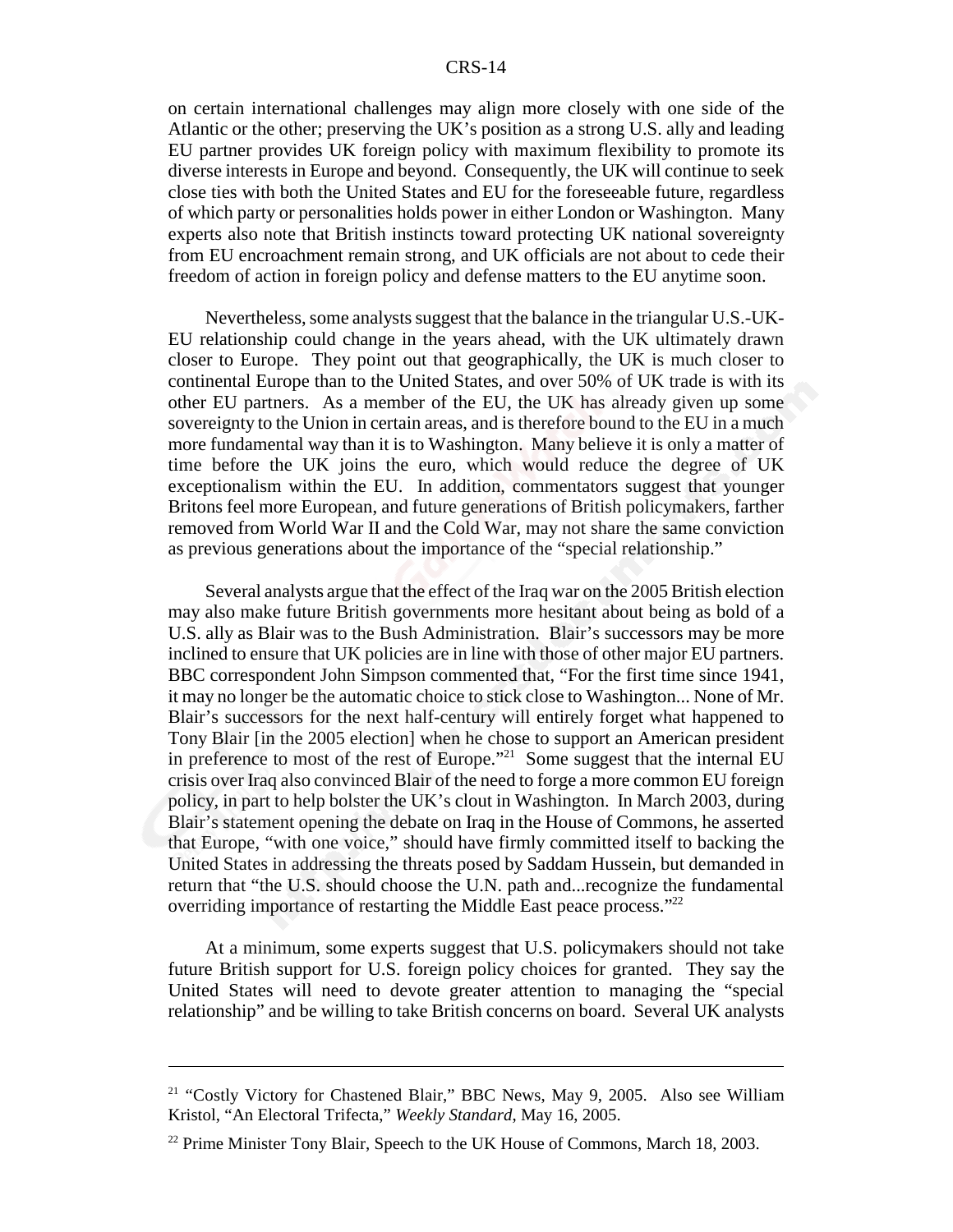point out that Brown and successor governments may make more explicit demands of the United States in the future as the price for its support of U.S. policies.

Other UK-watchers maintain that the United States will retain an edge in the triangular U.S.-UK-EU relationship, arguing that there is no place in British politics for a UK foreign policy that does not put strong relations with the United States at its center given the UK public's euroskepticism and U.S.-UK cultural and historic ties. Many also point out that the UK's more liberal, free-style market economy is more in line with the U.S. economic and social model than with the highly protectionist, statist social systems that exist in much of continental Europe. Furthermore, they suggest that the balance of power within the EU has shifted in favor of the UK vision for the EU, which is outward-looking and Atlanticist. They assert that following EU enlargement, France and Germany are no longer able to drive the EU forward alone; this will make it easier for the UK to ensure that the EU evolves in a U.S.-friendly way, minimize U.S.-EU tensions, and decrease pressure on the UK to have to choose between Washington and Brussels.<sup>23</sup>

# **Current Issues in U.S.-UK Relations**

As noted above, U.S.-UK cooperation is extensive and mutually beneficial on a wide range of foreign policy, defense, and economic issues. At times, however, UK national interests come into conflict with Washington and/or its EU partners. This section examines some of the most prominent issues in U.S.-UK relations. Although not exhaustive, the issues chosen seek to demonstrate instances of close U.S.-UK cooperation as well as differences, and serve to evaluate the extent to which some UK policy choices are influenced by competing U.S. and EU preferences.

## **Countering Terrorism**

UK officials assert that London is Washington's leading ally in the fight against terrorism. UK forces participate in the U.S.-led military operations in Afghanistan and Iraq (see below), and British law enforcement and intelligence agencies serve as key investigative partners for U.S. authorities in the fight against terrorism. Since September 2001, the UK has sought to strengthen its counterterrorism legislation, stem terrorist financing, and enhance its border controls.

In the wake of the deadly July 2005 terrorist attacks on London's mass transport system — carried out by four British Muslims — the former Blair government began placing greater emphasis on promoting Muslim integration and combating extremism. Approximately 1.6 million Muslims live in the UK, out of a total UK population of almost 60 million. At the same time, the Blair government also introduced legislation to make it easier to deport or exclude foreign individuals who advocate violence and incite hatred. Other new security measures included extended detention times for terrorist suspects and increased police surveillance powers over mosques and other religious institutions. The June 29-30, 2007 failed car bomb attacks on London and Glasgow have led to another review of UK security,

 $^{23}$  Discussions with U.S. and UK officials and experts, Spring-Summer 2005.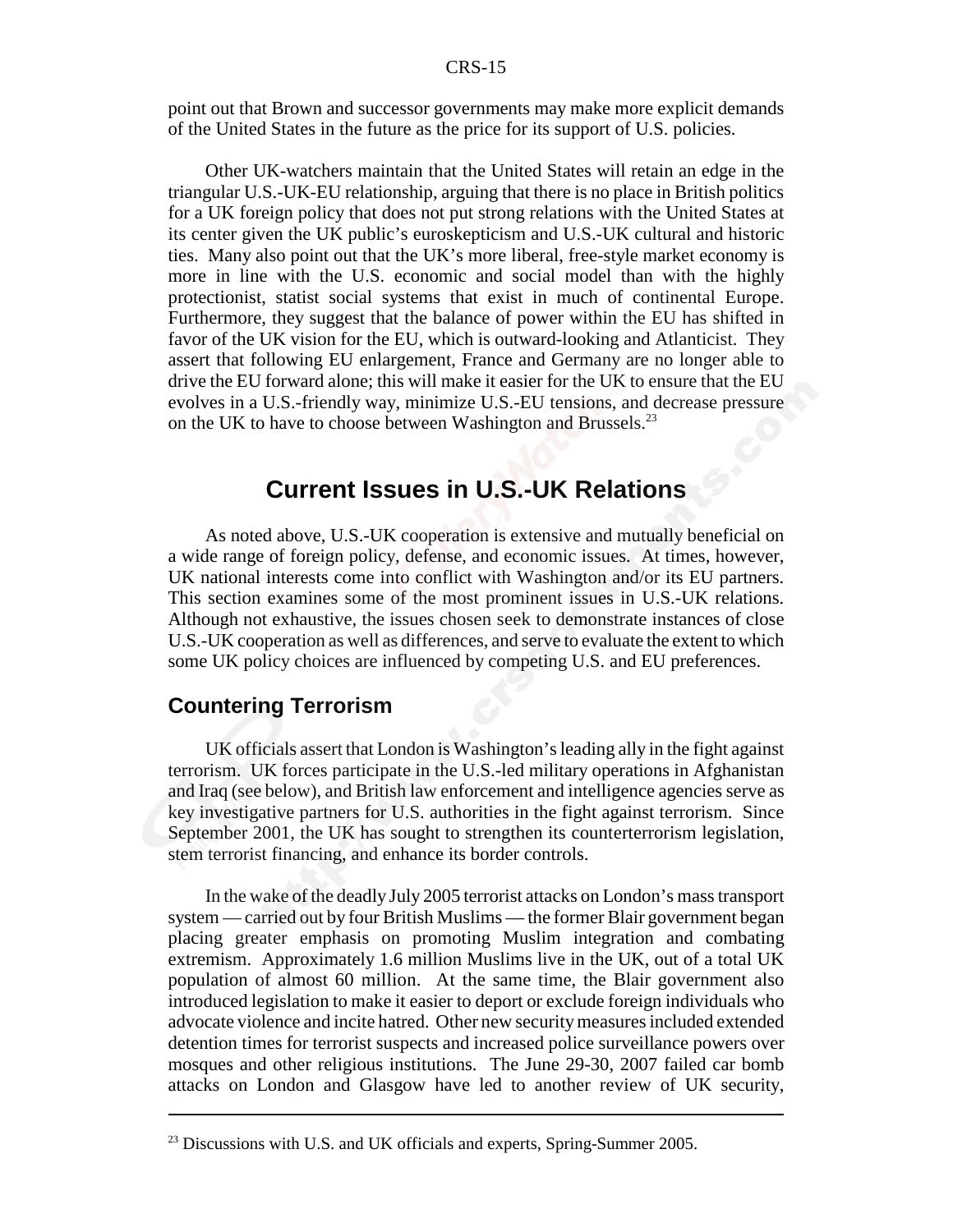immigration, and border control measures. The failed attacks came two days after Gordon Brown assumed the prime ministership. The Brown government is largely expected to continue Blair's efforts to both strengthen UK security measures against terrorism and promote Muslim integration.<sup>24</sup>

Despite the ongoing close U.S.-UK cooperation against terrorism, some tensions exist. Some U.S. critics assert that UK measures to clamp down on Islamist extremists and Muslim clerics who espouse terrorism are long overdue. They charge that traditionally liberal asylum and immigration laws in the UK, as well as the country's strong free speech and privacy protections, have attracted numerous radical Muslim clerics claiming persecution at home. As a result, some say the UK has become a breeding ground for Islamist terrorists, such as airplane "shoe bomber" Richard Reid and the "20<sup>th</sup>" September 11 hijacker Zacarias Moussaoui, both of whom were apparently indoctrinated at radical mosques in London. Until recently, UK authorities have emphasized extended surveillance of extremists as a way to gather intelligence, but some U.S. officials have expressed frustration with what they view as dangerous delays in arresting terrorist suspects or instigators in the UK.25

The UK has been trying to balance its counterterrorism policies against wellestablished civil liberty protections and democratic ideals. At times, this has also created tensions with the United States. For example, British courts have rejected some U.S. extradition requests for terrorist suspects on the grounds of insufficient or inadmissable evidence. Like its EU partners, London has also expressed serious concerns about some U.S. practices in combating terrorism, such as the terrorist detentions at Guantánamo Bay, U.S. rendition policy, and the CIA program to detain and question terrorist suspects outside the United States. British officials fear that such policies weaken Washington's hand in the battle for Muslim "hearts and minds." However, U.S. and British officials discount worries that frictions over such issues could impede future law enforcement cooperation, arguing that both sides remain vulnerable to terrorist attacks and cooperation serves mutual interests. The UK also supports EU efforts to improve police, judicial, and intelligence cooperation both among its 27 members and with the United States.<sup>26</sup>

#### **Afghanistan**

Prime Minister Brown has reaffirmed the UK's commitment to promoting security and reconstruction activities in Afghanistan. The UK views doing so as crucial to fostering stability in the region and protecting British national interests; UK Foreign Secretary David Miliband has noted that many terrorist plots by Islamist extremists uncovered in the UK can be traced back to the borderlands between

<sup>24</sup> Stephen Fidler, "UK Forced To Confront Wider Threat," *Financial Times*, July 2, 2007.

<sup>25</sup> Steve Coll and Susan Glasser, "In London, Islamic Radicals Found a Haven," *Washington Post*, July 10, 2005; "Different Approach To Tackling Terrorism Exposed," *Financial Times*, July 12, 2005.

<sup>26</sup> For more on UK efforts against terrorism, CRS Report RL31612, *European Counterterrorist Efforts since September 11: Political Will and Diverse Responses*, and CRS Report RL33166, *Muslims in Europe: Integration in Selected Countries*, both coordinated by Paul Gallis.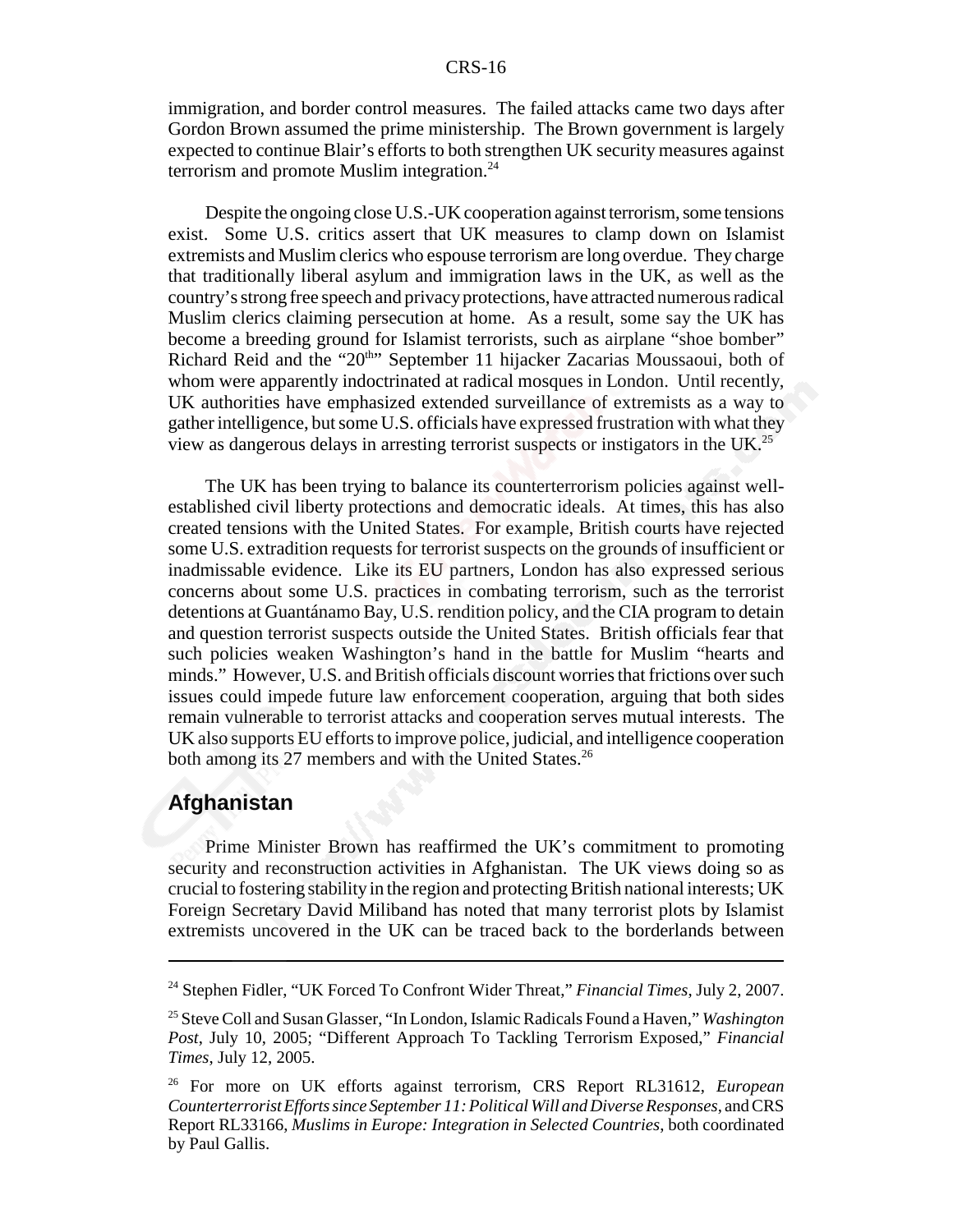Pakistan and Afghanistan. The UK shares U.S. concerns about Pakistan's perceived ineffectiveness both militarily and politically in curbing Al Qaeda and Taliban elements on its territory. At the same time, British officials worry about nucleararmed Pakistan's own stability, and some privately criticize the United States for not developing a comprehensive strategic policy to engage Pakistan and other neighboring countries in a regional stabilization effort.

UK forces participate in both the U.S.-led combat mission Operation Enduring Freedom (OEF) against Al Qaeda and Taliban remnants and in the NATO-led International Security Assistance Force (ISAF) that aims to stabilize the country and assist in reconstruction efforts. About 7,800 British service personnel are deployed in Afghanistan; most are combat units in ISAF and operate in the south of the country. British combat aircraft support both OEF and ISAF. The UK, with Denmark and Estonia, leads a Provincial Reconstruction Team (PRT) in Helmand province that concentrates on promoting good local governance and economic development. Although UK officials were initially hesitant about ISAF engaging in combat operations as well as reconstruction activities, the British government has adopted a more aggressive stance since summer 2006 following a resurgence of Taliban activity. Like the United States, the UK has been urging fellow NATO allies to increase their force contributions to better combat the Taliban and supports the appointment of a "strong" U.N. envoy to coordinate international security, governance, and developmental programs in Afghanistan.

The UK also leads international counternarcotic efforts in Afghanistan, and has a vested interest in poppy interdiction and eradication given that most heroin found in the UK comes from Afghanistan. The UK, however, is opposed to a U.S. proposal to begin an aerial eradication program. Like most other European allies, the UK argues that such an eradication effort would be ineffective and counterproductive. Instead, the UK emphasizes the need for enhanced economic development measures in order to curtail Afghanistan's opium production and trade. $27$ 

#### **Iraq**

Like President Bush, Prime Minister Blair believed that Saddam Hussein and his quest to acquire weapons of mass destruction posed an immediate threat to international security. Although London would have preferred a second U.N. resolution explicitly authorizing the use of force against Iraq, it ultimately agreed with Washington to forego such a resolution given the opposition of veto-wielding members France, Russia, and China. As noted earlier, Blair backed the U.S.-led war in Iraq over significant public opposition and paid a political cost, especially within his own Labour party, which was severely divided over the use of force.

<sup>27</sup> Philip Stephens, "Basra to Helmand: From the Fyring Pan into the Fire," *Financial Times*, August 31, 2007; "Afghan Battle Being Won," BBC News, December 12, 2007; Jonathan Soble, "U.S. and Allies Split on Afghan Poppy Spraying," *Financial Times*, February 5, 2008. Also see CRS Report RL33627, *NATO in Afghanistan: A Test of the Transatlantic Alliance*, by Paul Gallis.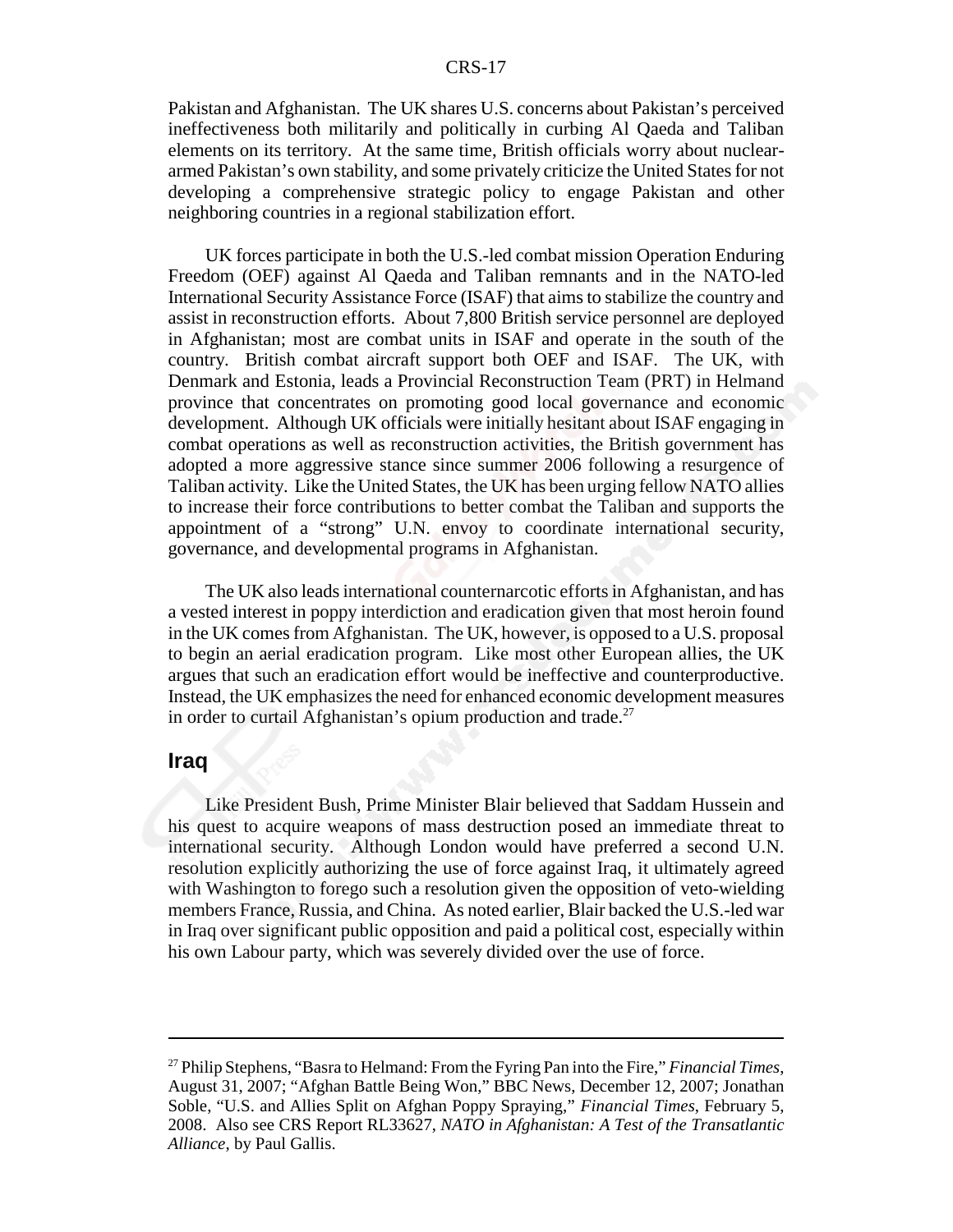About 45,000 British forces served with U.S. troops during the major combat phase of the war. In June 2004, Washington and London worked together to gain unanimous U.N. Security Council approval of a new resolution endorsing the transfer of Iraqi sovereignty and giving the United Nations a key role in supporting Iraq's ongoing political transition. Echoing the view of other EU partners, the UK had been a consistent advocate for a significant U.N. role in rebuilding Iraq to help bolster the credibility of the international troop presence and the reconstruction process. The Bush Administration had initially favored a more narrow, advisory U.N. role in Iraq.

UK officials assert that current UK and U.S. goals in Iraq are the same: to root out the Iraqi insurgency, to support Iraqi efforts to establish democratic institutions, and to build up Iraqi security capabilities. The UK has supported a role for NATO in training Iraqi security forces. Despite the Bush Administration's decision in early 2007 to augment U.S. forces in Iraq, namely around Baghdad, with a troop "surge," the former Blair government announced plans in February 2007 to reduce its forces in southern Iraq to 5,500. UK officials insist that the drawdown was part of their long-standing goal to progressively turn over provinces under British control to Iraqi security forces, and that security conditions in the British areas in the south were better than those in Baghdad. In October 2007, Prime Minister Brown announced that the UK would further reduce its forces in Iraq to 2,500 by spring 2008.

Prime Minister Brown stresses that the UK remains committed to helping Iraq achieve security, political reconciliation, and economic reconstruction. UK officials also state that their force reductions are being carried out in consultation with U.S. military planners. Nevertheless, some U.S. critics question the British contention that security in southern Iraq is improving and thus makes the drawdown possible; they view the drawdown as an indication that Brown hopes to extricate the UK from Iraq as soon as possible, thereby distancing himself from his predecessor's unpopular policy ahead of the next UK election. According to media reports, some British officials suggest that all UK forces may be withdrawn from Iraq by the end of 2008.<sup>28</sup>

#### **Iran**

The United States and the UK share similar goals with respect to Iran, including encouraging reforms, ending Iranian sponsorship of terrorism, and curbing Tehran's nuclear ambitions. However, Washington has generally favored isolation and containment, while London has preferred conditional engagement. The UK, with France and Germany (the "EU3"), has been working to persuade Iran to permanently end activities that could lead to nuclear weapons production in exchange for political and trade rewards. In late 2004, Iran agreed to temporarily suspend its uranium enrichment-related work, and Iran and the EU3 opened talks on a long-term agreement on nuclear, economic, and security cooperation. UK officials stressed that such engagement was the only practical option, argued that the EU3's negotiations were slowing Iranian nuclear progress to some degree, and urged U.S. involvement. London welcomed the Bush Administration's March 2005 decision to offer limited economic incentives if Iran agreed to cooperate with the EU3 on nuclear matters. In

<sup>28</sup> Stephen Fidler, "UK on Glide Path Out of Iraq," *Financial Times*, October 8, 2007; Jane Perlez, "Britain To Halve Its Forces in Iraq," *New York Times*, October 9, 2007.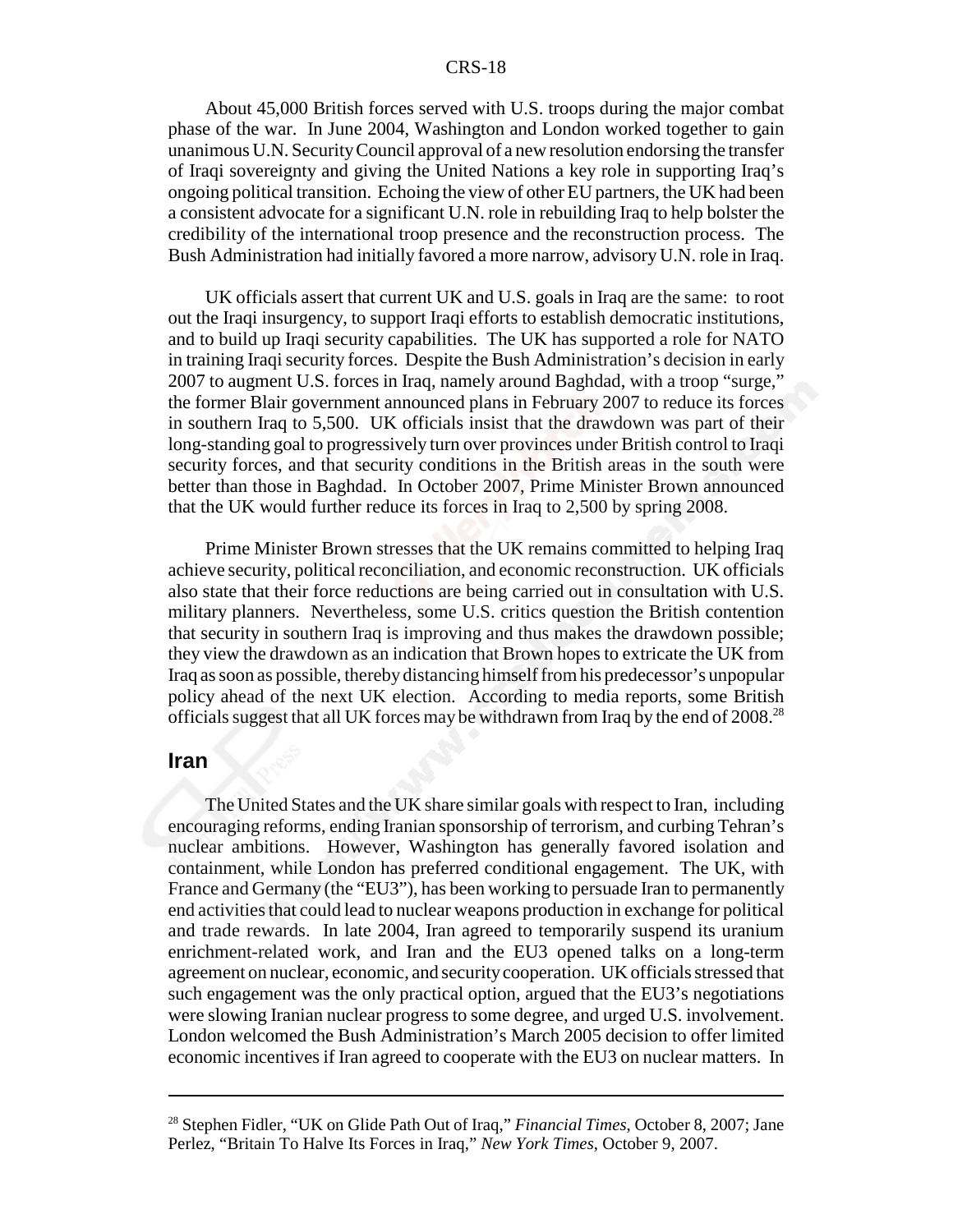return, the Europeans pledged, if negotiations failed, to refer Iran to the U.N. Security Council, where Iran could face trade sanctions.

The EU3's negotiations with Iran have been stalled since August 2005, following Iran's resumption of uranium conversion, an early stage in the nuclear fuel cycle. In December 2006, and again in March 2007, the EU3 and the United States gained U.N. Security Council approval for limited sanctions on Iran related to its nuclear work. Despite the release in December 2007 of a U.S. National Intelligence Estimate (NIE) concluding that Iran halted its nuclear weapons program in 2003, U.S., British, and other European officials contend that Iran remains a threat given that it continues to enrich uranium. The United States and the EU3 are continuing to press for another round of U.N. Security Council sanctions on Iran. Press reports indicate that before the release of the NIE, the United States, Britain, and other EU members were also considering a separate U.S.-EU sanctions package on Iran, but that now appears unlikely in light of the NIE and some European concerns that a separate package could undermine U.N. authority and EU diplomatic efforts in Iran.

U.S. officials have been urging European countries — including the  $UK - to$ go even further than the U.N. sanctions and cut off bank lending and other financial interactions with Iran. British officials have so far responded tepidly to such calls, arguing that their legal system is more restrictive and does not permit quick action. Some British banks, however, have voluntarily cut back business dealings with Tehran and Iranian banks. For example, the UK's largest bank (HSBC), has announced that it will not conduct any new business with Iranian clients.

UK-Iranian tensions have risen following Iran's seizure in March 2007 of 15 British naval personnel off the Iraq/Iran coast. Like the United States, the UK is also concerned about Iran's growing influence in Iraq, and has urged Tehran to play a constructive role in bringing stability to that country and the region. Prime Minister Brown has asserted that diplomacy and economic sanctions remain the preferred course for managing the challenges posed by Iran's nuclear efforts, but he has refused to rule out military action. However, many analysts doubt that the UK would have much appetite for military intervention in Iran given the ongoing war in Iraq and amid UK force overstretch issues.<sup>29</sup>

## **Israeli-Palestinian Conflict**

The UK views a just and lasting settlement to the Israeli-Palestinian conflict as vital to promoting lasting stability in the region and diminishing the threats posed to both the United States and Europe by terrorism and Islamist militancy. Like its EU partners, the UK supports the two-state solution outlined in the largely stalled "road map" for peace developed by the diplomatic "Quartet" of the United States, the European Union, Russia, and the United Nations. Progress on the "road map" has most recently been complicated by the January 2006 Hamas victory in Palestinian

<sup>&</sup>lt;sup>29</sup> "U.S. Expected To Slap Sanctions on Iranian Bank," Reuters, January 8, 2007; "Brown Hopes for Diplomacy on Iran," BBC News, October 8, 2007; "Six Powers Back U.N. Draft on Iran," *Washington Post*, January 23, 2008.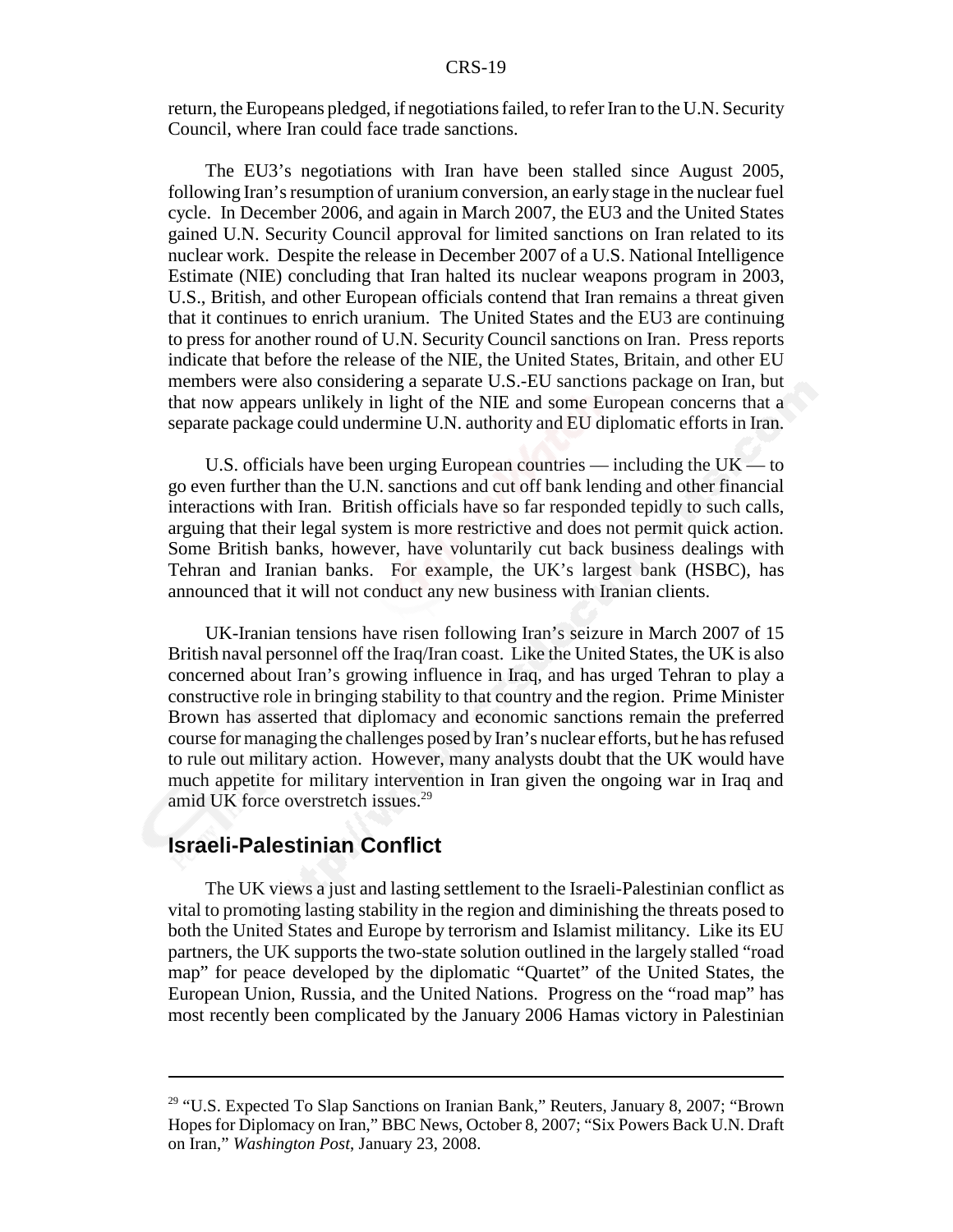legislative elections, Hamas' takeover of Gaza by force in June 2007, and the resulting collapse of the Hamas-Fatah coalition government.

UK officials have repeatedly urged the United States to become more engaged in the Middle East peace process. They argue that only sustained U.S. engagement at the highest levels will force the parties to the conflict, especially Israel, back to the negotiating table. Critics contend that Blair had little tangible success in this regard. At times, the Blair government sought to inject its own momentum into the peace process. In March 2005, for example, London hosted an international conference that focused on promoting Palestinian efforts to democratize and reform. Press reports indicate that London initially proposed a wider peace conference, but Washington preferred a narrower approach. Some analysts suggest that Blair's support for the U.S.-led war in Iraq and his government's reluctance to call for an early halt to fighting between Israel and Hezbollah in Lebanon in the summer of 2006 weakened London's influence and credibility as an honest broker in the region. Press reports indicate that Prime Minister Brown will likely emphasize economic development as key to resolving the Israeli-Palestinian conflict. $30$ 

The British government welcomed President Bush's decision to hold an international conference in November 2007 aimed at renewing the peace process. The Annapolis conference resulted in a pledge by the Israelis and Palestinians to work toward a final peace agreement by the end of 2008. Talks began in December 2007, but little progress has been made so far.

#### **NATO and the EU**

The UK strongly supports NATO and continued U.S. engagement in European security. At the same time, the UK under Blair was a driving force behind EU efforts to create an EU defense arm, or common European Security and Defense Policy (ESDP), to enable the Union to conduct military operations "where NATO as a whole is not engaged" and to help boost European military capabilities. London insists that ESDP be tied to NATO, despite traditional pressure from Paris for a more autonomous defense arm. British officials stress that ESDP provides a more compelling rationale for European governments to spend scarce resources on improved defense capabilities that, in turn, will also benefit the alliance.

Some U.S. experts worried, however, that as the Blair government sought to burnish its European credentials in the aftermath of the Iraq war, it became more willing to cede ground to the French view on ESDP; they feared this could lead to a duplication of NATO structures and erode NATO in the longer term. They were critical of Britain's acceptance of French-German-led efforts in 2003 to establish an EU operational planning cell independent of NATO. UK officials counter that the new EU cell considerably scales back earlier proposals for a European military

 $30$  Upon leaving the prime ministership, Blair was named as the international envoy for "Quartet." Some press reports suggest that the Brown camp was not happy with Blair's appointment, viewing it as detracting attention from Brown's plans to promote peace through economic means. See James Blitz, "Blair Set for Mideast Envoy Role," *Financial Times*, June 24, 2007.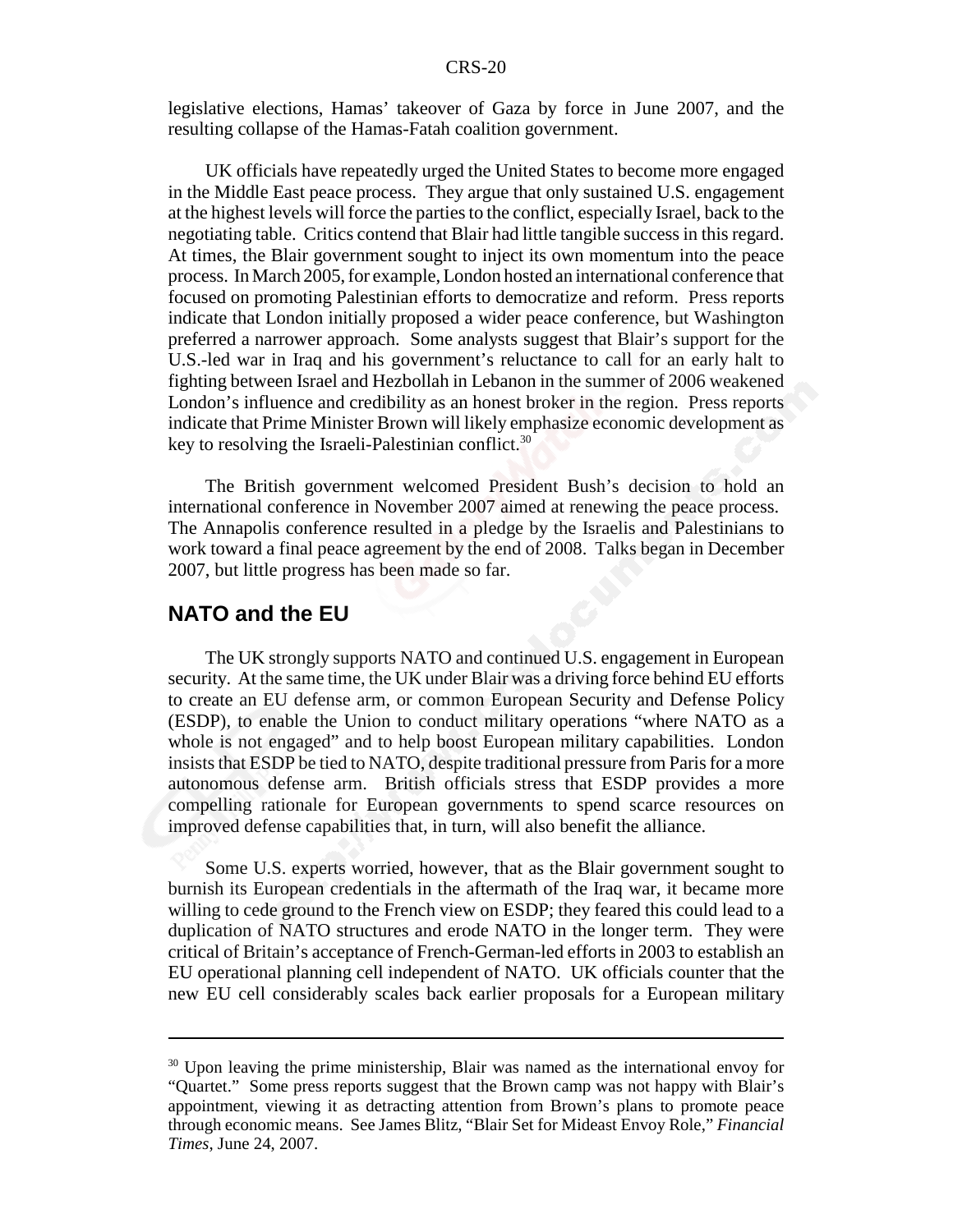headquarters, and that language in the NATO-EU agreement paving the way for the new EU cell reaffirms NATO as Europe's preeminent security organization.<sup>31</sup>

Some observers suggest that Prime Minister Brown is not as enthusiastic as Blair about ESDP. Reasons for Brown's attitude toward ESDP range from being a reaction to Blair's role in launching ESDP to a reflection of ESDP's limited capabilities and ambitions. News reports indicate that Brown weakened an intended statement on ESDP in a speech by his Foreign Secretary David Miliband. At the same time, new French President Nicolas Sarkozy has sought to downplay ESDP as a way to counterbalance the United States and as an alternative to NATO, thereby closing the gap between the traditional French and UK views of ESDP. Sarkozy still advocates, however, that the EU should develop a full military command and planning structure of its own — a position rejected by both U.S. and UK officials as needlessly creating a rival to NATO and wasting scarce European defense personnel and funding resources.<sup>32</sup>

UK policymakers, like the Bush Administration, have also been cool to suggestions from some EU members over the last several years that the EU, rather than NATO, should be the primary forum for discussions of international security and political issues, such as managing Iran or the rise of China. British hesitancy in this regard may reflect UK concerns that a formal U.S.-EU strategic dialogue could erode NATO or the U.S. role as Europe's ultimate security guarantor.<sup>33</sup>

#### **Defense Relations**

As noted previously, close U.S.-UK defense ties date back many decades. During the Cold War, the UK served as a vital base for U.S. forces and cruise missiles. The United Kingdom currently hosts roughly 11,000 U.S. military personnel plus almost 1,000 civilians, as well as their dependents. Britain provides about \$134 million in host nation support, mostly in indirect contributions such as waived taxes and rents.<sup>34</sup> The United States has supplied Britain with the missile delivery systems for its nuclear warheads since 1963. In early 2007, former Prime Minister Blair announced plans to renew the UK's current nuclear weapons system by joining a U.S. program to extend the life of its U.S.-made Trident missiles into the 2040s and by building a new generation of submarines in the UK. The decision on Trident's future in the UK was controversial, especially within the Labour Party, and

<sup>31</sup> For more information, see CRS Report RL32342, *NATO and the European Union,* by Kristin Archick and Paul Gallis.

<sup>&</sup>lt;sup>32</sup> "La France Veut Profiter de sa Présidence de l'UE pour Relancer la Défense Européenne," *Le Monde*, October 17, 2007, George Parker and Laura Dixon, "Miliband Declares Death of EU Superstate," *Financial Times*, November 16, 2007; Conference on "Britain Beyond Blair: The Implications for Transatlantic Relations," sponsored by The Atlantic Council, Washington, DC, November 19, 2007.

<sup>&</sup>lt;sup>33</sup> Discussion with UK officials, Summer 2005.

<sup>34</sup> See from the U.S. Department of Defense: *Allied Contributions to the Common Defense 2003*, [http://www.defenselink.mil/pubs/allied\_contrib2003/allied2003.pdf]; and *Base Structure Report FY2005* [http://www.defenselink.mil/pubs/20050527\_2005BSR.pdf].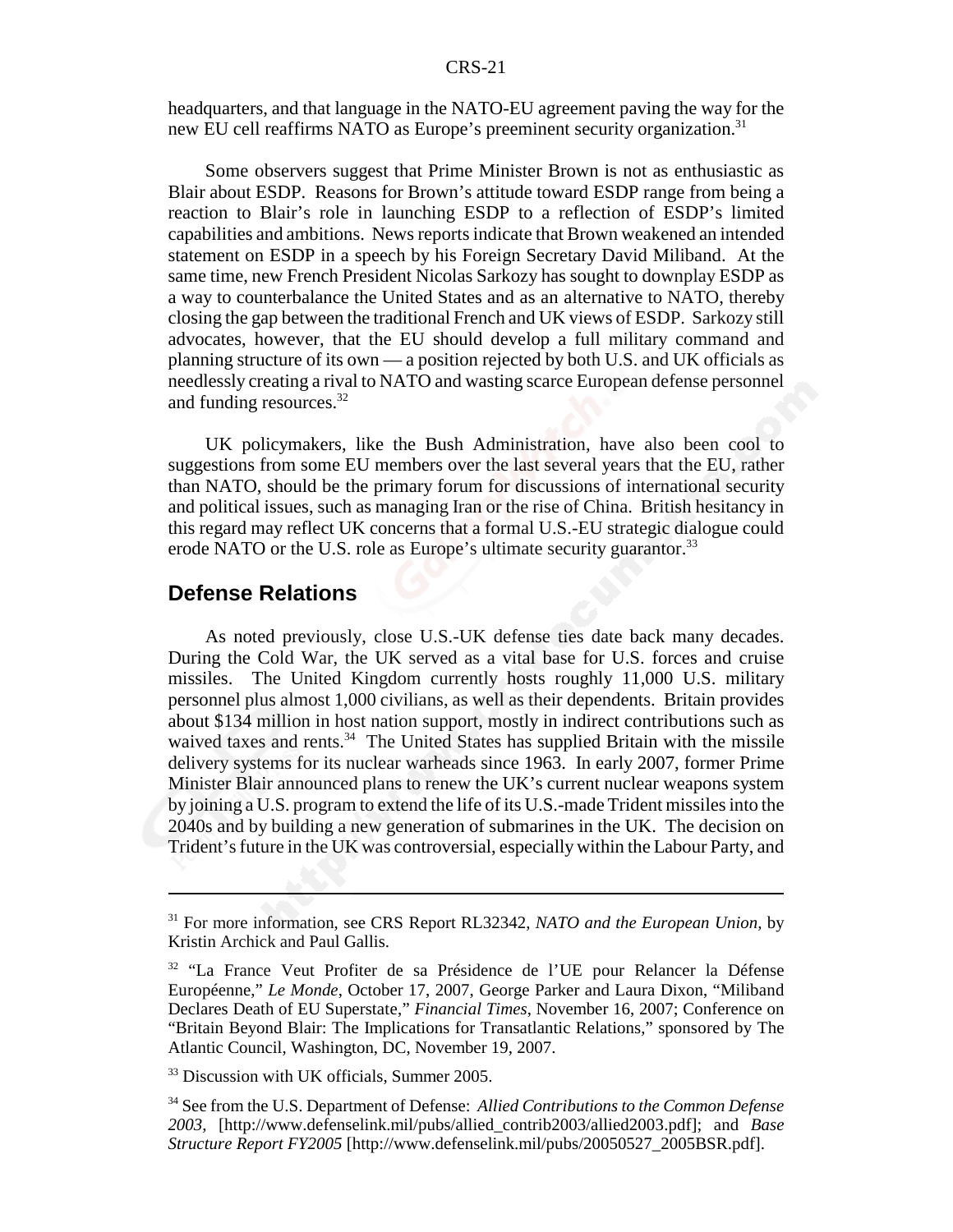Blair had to rely on opposition votes in Parliament to secure approval. Gordon Brown, however, endorsed Blair's decision to modernize the Trident nuclear weapons system, and will be expected to take early planning for it forward.<sup>35</sup>

**Missile Defense.** The United Kingdom has participated, albeit cautiously, since the 1980s in the U.S. Ballistic Missile Defense (BMD) program; about \$300 million in U.S. funding has been devoted to joint U.S.-UK missile defense activities since 1986, according to the U.S. Department of Defense Missile Defense Agency. In February 2003, the Blair government agreed to a U.S. request to upgrade the early warning radar complex at Fylingdales, a Royal Air Force base in northern England, for a possible role in the U.S. BMD system.<sup>36</sup> UK officials believe that the potential aspirations of North Korea or Iran to acquire nuclear weapons strengthen the case for BMD, but the issue remains controversial for many British parliamentarians and public activists. British critics doubt the technical viability of BMD, worry it could spark a new arms race with Russia and China, and claim that helping Washington will make the UK a more likely target of a ballistic missile attack. In June 2003, Washington and London signed an agreement to facilitate bilateral BMD information exchanges and help pave the way for further UK industrial participation in BMD.<sup>37</sup>

In early 2007, the Bush Administration began bilateral negotiations to base 10 missile interceptors in Poland and associated radar in the Czech Republic. The system is meant primarily to defend the United States, U.S. forces in Europe, and some European allies from a possible future ballistic missile attack by Iran. Although some European allies argued that the Administration should have sought to develop such a system under NATO auspices, rather than bilaterally with Prague and Warsaw, and expressed concerns about the vociferous Russian objections to the planned U.S. system, the Blair government offered support for the proposed missile defense project. Press reports indicate that the Blair government quietly lobbied Washington to base at least some U.S. interceptor missiles on British soil. Although the Bush Administration appears to remain focused on Poland and the Czech Republic as European basing sites, U.S. officials maintain they continue to value UK participation in missile defense and are open to discussions about further potential UK contributions to  $BMD<sup>38</sup>$ 

**Defense Industry Cooperation and Export Controls.** The United Kingdom and the United States are also key customers and suppliers of defense equipment for each other. U.S. government-to-government sales agreements of defense articles, services, and technology to the UK for FY2006 are valued at \$166

<sup>&</sup>lt;sup>35</sup> "Is This End of Trident Debate?," BBC News, March 14, 2007.

<sup>&</sup>lt;sup>36</sup> Fylingdales is one of three long-range radar posts, along with similar installations in Greenland and Alaska, that comprise the U.S. Ballistic Missile Early Warning System. Data from Fylingdales feeds into the North American Air Defense Command headquarters in the United States and its UK counterpart.

<sup>&</sup>lt;sup>37</sup> "UK to Help Son of Star Wars," BBC News, February 5, 2003; "U.S., Britain Pen Formal Agreement," *Defense Daily International*, June 20, 2003.

<sup>38 &</sup>quot;Blair Seeks British Role in U.S. Missile Defense," *Financial Times*, February 24, 2007; "U.S. Missile Deals Bypass, and Annoy, European Union," *New York Times*, April 18, 2007.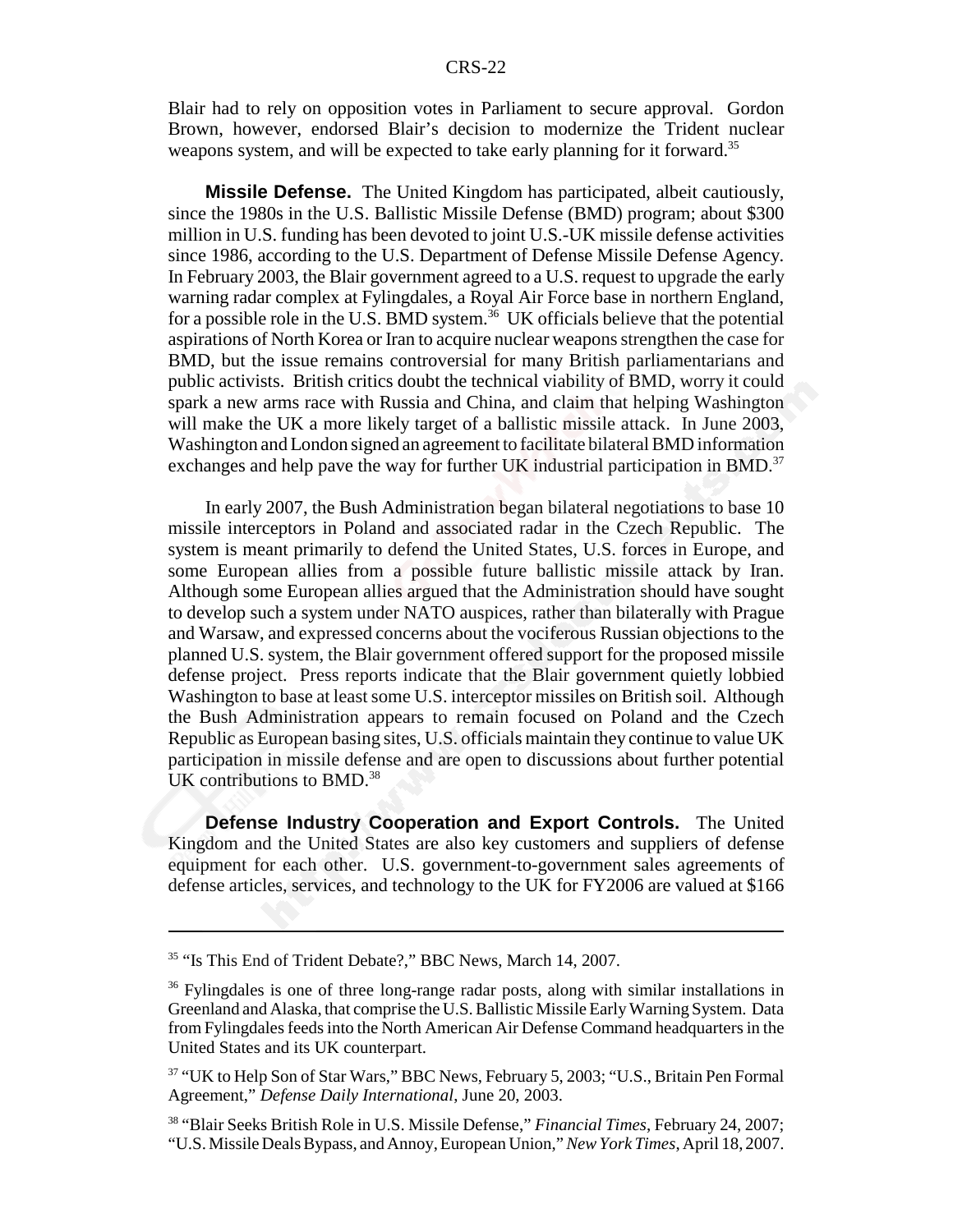million.<sup>39</sup> However, the UK also acquires U.S. defense articles and services directly from U.S. defense firms; experts believe that these U.S. commercial defense sales to the UK are substantially higher than government-to-government sales. The British government estimates that total U.S. defense equipment sales to the UK average \$2 billion per year, while UK sales of defense items to the United States average around \$1 billion annually. $40$ 

Furthermore, the United States and Britain are engaged in major joint defense procurement projects, such as the Joint Strike Fighter (JSF) program, and British defense companies supply components for several U.S. weapons systems, such as the Patriot Advanced Capability (PAC-3) missile and the Predator unmanned aerial vehicle. British defense firms also have a significant presence in the United States. Most notable is British defense contractor BAE Systems. Since the late 1990s, BAE has acquired several sensitive U.S. defense firms; with BAE's acquisition of U.S. defense company United Defense Industries in 2005, the U.S. Defense Department replaced the UK Ministry of Defense as BAE's largest customer. BAE's U.S. branch employs roughly 45,000 in the United States, including 35,000 Americans.<sup>41</sup>

However, some British defense officials and industry leaders complain that while the UK defense market is relatively open, foreign access to the U.S. defense marketplace remains restricted and heavily protected. They point out that the U.S. military uses very little equipment bought from or developed outside of the United States, and this largely accounts for the U.S.-UK defense trade imbalance. Many UK policymakers are also frustrated that U.S. security restrictions hamper technology transfers, which they say impedes UK efforts to cost-effectively enhance British defense capabilities and improve interoperability with U.S. forces.

Some military analysts believe that U.S. technology-sharing restrictions may make the United States a less attractive defense supplier or industrial partner for the UK in the longer term. They note that the UK is already under some pressure from its EU partners to "buy European," in order to help create European jobs, to ensure a European defense base strong enough to support the military requirements of the EU's evolving defense arm, and to guarantee that European governments and defense industries are not left completely dependent on foreign technology. In March 2006, Britain's top defense procurement official warned that the UK would walk away from its \$2 billion investment in the JSF program if it did not receive access to JSF design data and weapons technology; the UK argued that such access was essential for Britain to be able to maintain or modify its own JSFs. In December 2006, the United States and the UK signed a memorandum of understanding effectively guaranteeing

<sup>&</sup>lt;sup>39</sup> See "Estimating Foreign Military Sales," in the Congressional Budget Justification for Foreign Operations, FY2008, available at [http://www.state.gov].

<sup>40</sup> Office of the British Defense Staff (Washington), "US/UK Defense Trade," March 2002.

<sup>&</sup>lt;sup>41</sup> United Defense Industries is a key supplier of combat vehicles (such as the Bradley armored infantry vehicle), munitions, and weapons delivery systems to the U.S. Defense Department. "BAE Systems' Acquisition of UDI Clears Final Hurdle," *Jane's Defence Industry*, June 24, 2005.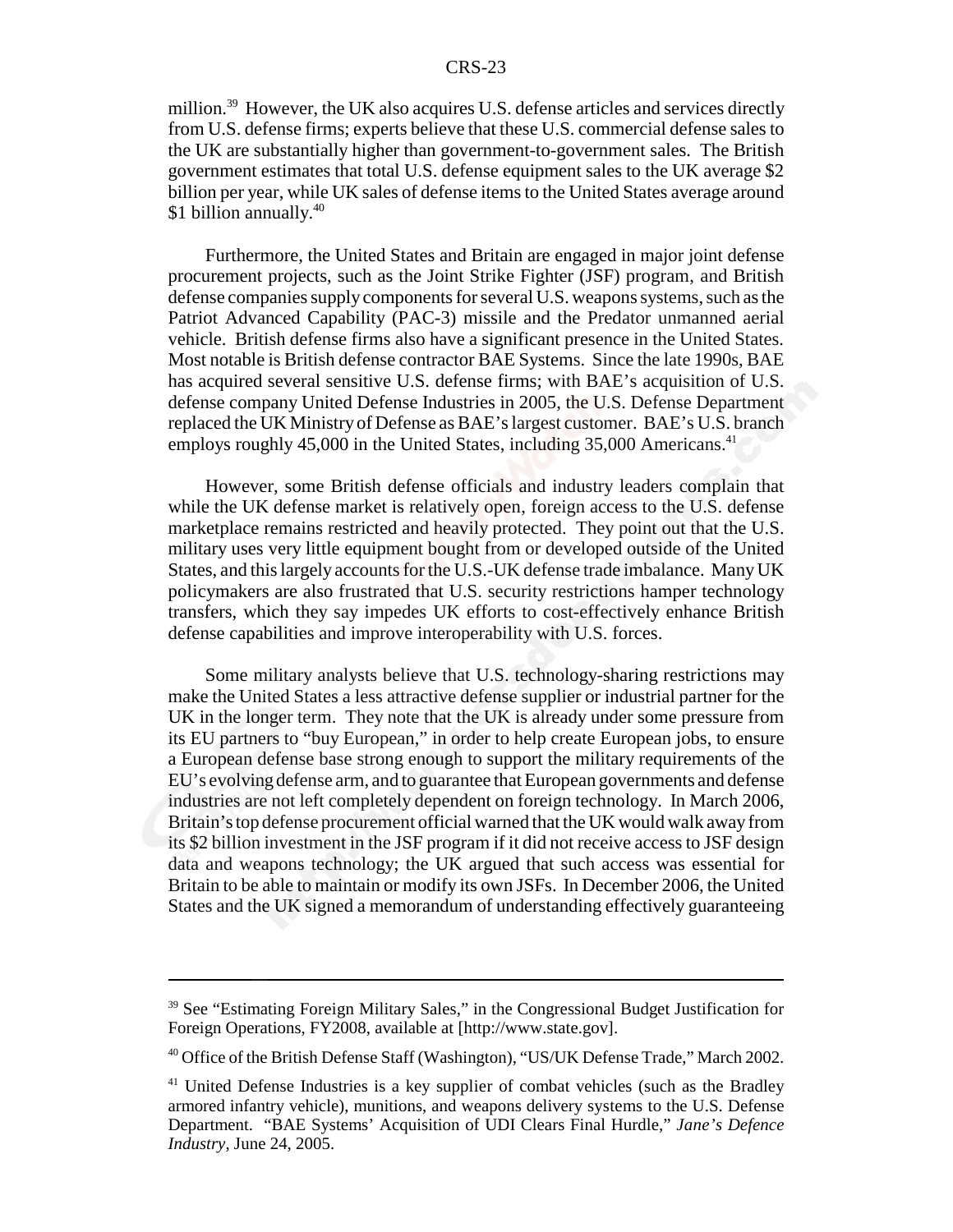that Britain would receive the sensitive JSF technology it demanded if it eventually purchased the JSF.<sup>42</sup>

For many years, the UK has also been pushing for an exemption from the requirements of Section 38(j) of the U.S. Arms Export Control Act to make it easier for British companies to buy U.S. defense items; this has generally been referred to as seeking a waiver from the U.S. International Traffic in Arms Regulations (ITAR). However, London has been unable to overcome Congressional concerns, especially in the House of Representatives, that UK export controls are not strong enough to ensure that U.S. technologies sold to or shared with Britain would not be re-exported to third countries, such as China. Although Congress granted the UK "preferred" ITAR status in October 2004 — intended to expedite the export licensing process for British defense firms — some in the British defense industry maintain that the process remains too time-consuming. UK officials also bristle at the U.S. refusal to grant a full ITAR waiver given the UK's role as a key U.S. ally.

In an effort to address long-standing British concerns about U.S. technologysharing restrictions and export controls, the United States and the UK signed a new treaty on defense cooperation in June 2007. The treaty seeks to ease the exchange of defense goods, services, and information — in part by ending the need for a separate U.S. export license for certain designated defense equipment purchased by the UK government and select British companies. The treaty is reciprocal and is intended to cover defense equipment for which the U.S. and UK governments are the end-users. The treaty also calls for the creation of "approved communities" of companies and individuals in each country with security clearances to deal with technological transfers.

The new defense cooperation treaty must be approved by the UK Parliament and the U.S. Senate. Analysts note that the treaty represents a change in approach by the Bush Administration, and that the Administration has effectively abandoned its pursuit of an ITAR waiver for the UK. U.S. supporters point out that the new treaty will also make the export of UK defense items, such as roadside bomb detection equipment for U.S. troops in Iraq, faster. However, some suggest that the treaty could still face hurdles in the Senate and may not be ratified for some time.<sup>43</sup>

## **Economic Relations**

The bilateral U.S.-UK trade and economic relationship is extensive and increasingly interdependent. The UK is the fifth largest economy in the world, with a gross domestic product of roughly \$2.2 trillion. The UK is the United States'

<sup>42 &</sup>quot;Specious Relationship," *Aviation Week and Space Technology*, July 17, 2006; "U.S., UK Resolve Technology Transfer Dispute, Sign JSF Agreement," *Inside the Pentagon*, December 14, 2006.

<sup>&</sup>lt;sup>43</sup> In September 2007, the Bush Administration transmitted the U.S.-UK defense cooperation treaty to the Senate for its advice and consent. Stephen Fidler, "Bush Signs Accord Easing Defence Exports to UK," *Financial Times*, June 22, 2007; U.S. State Department, "U.S.-UK Defense Treaty Signed," June 27, 2007; William Matthews, "UK-U.S. Trade Treaty Facing Uncertain Future," DefenseNews.com, July 7, 2007.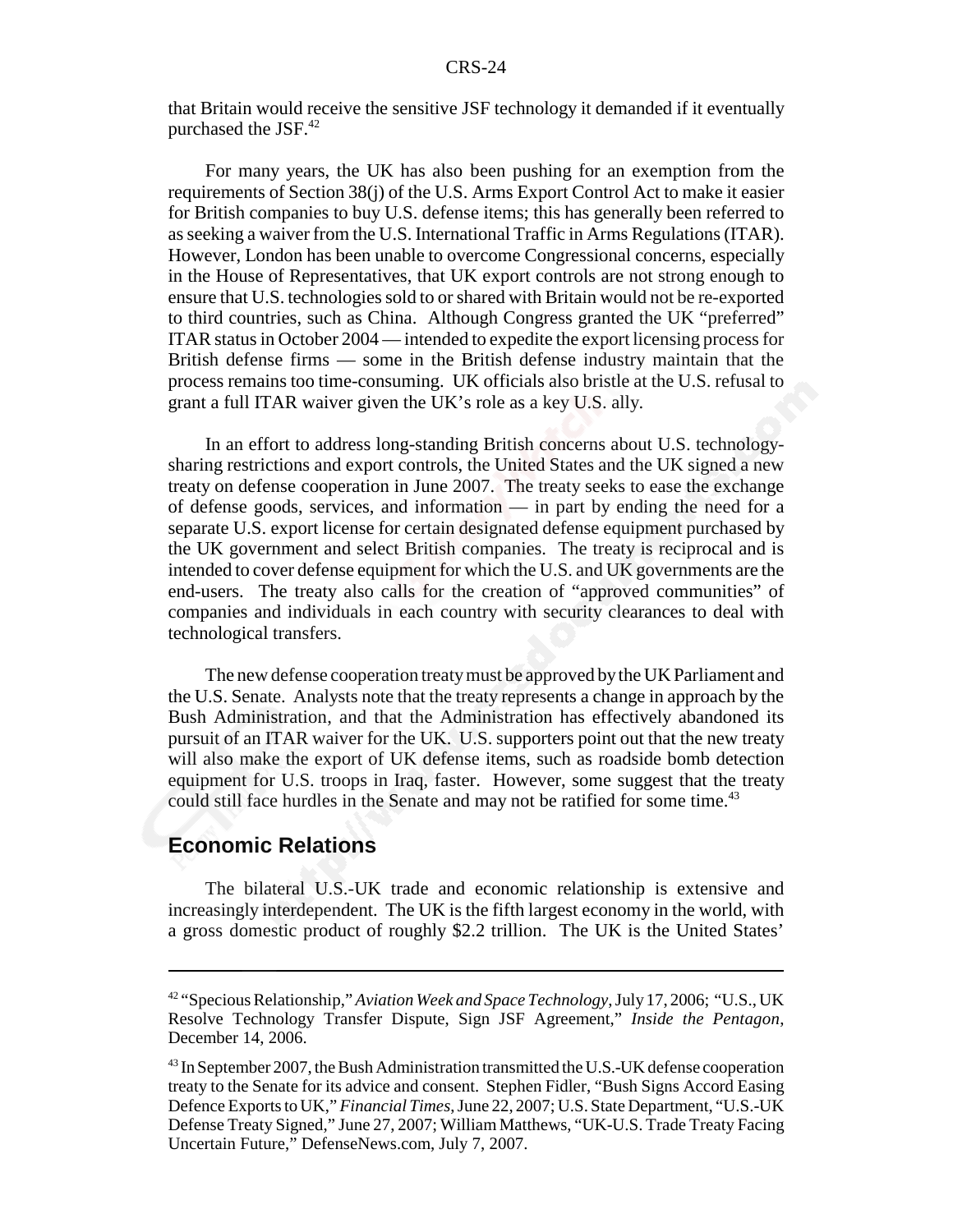largest European export market and fifth largest export market worldwide after Canada, Mexico, Japan, and China. In 2006, U.S. exports of goods and services to the UK totaled about \$92 billion, while U.S. imports of goods and services from the UK were roughly \$93 billion. The United States has had a trade deficit with the UK since 1998. Major U.S. exports to the UK include aircraft and parts, information technology, telecommunication equipment, pharmaceuticals, and agricultural products.

Even more significantly, the UK and the United States are each other's biggest foreign investors. U.S. investment in the UK reached roughly \$324 billion in 2005, while UK investment in the United States totaled \$282 billion. This investment sustains an estimated 1 million U.S. jobs. According to studies conducted by the SAIS Center for Transatlantic Relations, the UK accounted for almost 20% of total global investment flows into the United States in the first half of this decade, and the UK ranked as the single most important foreign market in terms of global earnings for U.S. companies — accounting for 11% of total affiliate income — from 2000- 2005. The contribution of U.S. affiliates to the British economy is also notable. For example, in 2002, U.S. affiliates accounted for 6.7% of the UK's aggregate output. U.S. exporters and investors are attracted to the UK because of the common language, similar legal framework and business practices, relatively low rates of taxation and inflation, and access to the EU market.<sup>44</sup>

UK trade policy is formulated within the EU context, and U.S.-UK trade disputes are taken up within the EU framework.<sup>45</sup> Although most of the U.S.-EU economic relationship is harmonious, trade tensions persist. Current U.S.-EU trade disputes focus on aircraft subsidies, hormone-treated beef, and genetically-modified (GM) food products. Like elsewhere in the EU, UK public opposition to GM food products is high, in part because of a series of major European food crises over the last several years, including an outbreak of "mad cow disease" in the UK.

Despite such frictions, the UK has been a consistent supporter of U.S.-EU efforts to lower trade barriers and strengthen the multilateral trading system. Like the United States, the UK supported Germany's initiative during its 2007 EU presidency to enhance the transatlantic marketplace and further liberalize U.S.-EU trade by reducing non-tariff and regulatory barriers. At the April 30, 2007 U.S.-EU summit in Washington, DC, the two sides agreed to establish a Transatlantic Economic Council to tackle such trade obstacles. UK officials say they also continue to support efforts to conclude the ongoing Doha round of multilateral trade negotiations at the

<sup>44</sup> Joseph Quinlan, *Drifting Apart or Growing Together? The Primacy of the Transatlantic Economy* (SAIS Center for Transatlantic Relations, Johns Hopkins University), 2003; Daniel Hamilton and Joseph Quinlan (eds.), *Deep Integration: How Transatlantic Markets Are Leading Globalization* (SAIS Center for Transatlantic Relations, Johns Hopkins University), 2005; U.S. State Department, *Background Note on the United Kingdom*, January 2008.

<sup>45</sup> A British official, Peter Mandelson, has been EU Trade Commissioner since November 2004. He is the U.S. Trade Representative's key interlocutor on U.S.-EU trade disputes. As a member of the European Commission, however, Mandelson serves the Union as a whole and does not represent the British government.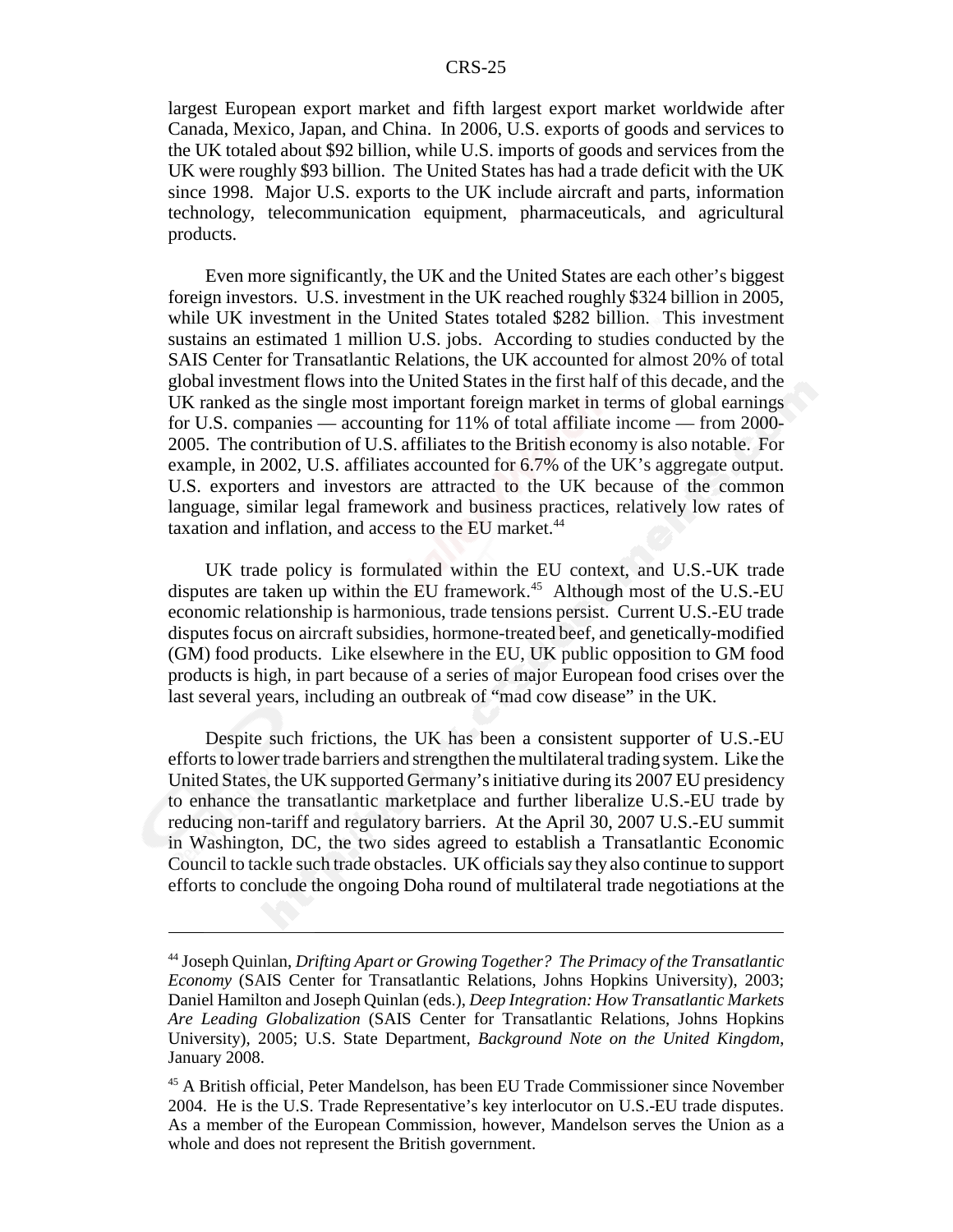World Trade Organization (WTO). The Doha round is largely stalled, however, over a number of issues, including U.S.-EU differences over how and when to liberalize agricultural trade. The UK also supports efforts to reform the EU's Common Agricultural Policy, a perennial source of U.S.-EU trade disputes.<sup>46</sup>

#### **Climate Change**

In 2005, the UK held the year-long rotating presidency of the G8 group of leading industrialized nations and made climate change one of its top priorities. Like its EU partners, the Blair government was dismayed with the Bush Administration's rejection of the U.N. Kyoto Protocol on climate change that set limits on heattrapping gas emissions in an attempt to reduce global warming. The Bush Administration maintained that such mandatory caps would be too costly and that the Kyoto Protocol lacked sufficient developing country participation; instead, it has sought to promote research and technological advances to increase energy efficiency and decrease emissions. At the 2005 G8 summit, UK officials claimed that they succeeded in narrowing the gap between the United States and Europe on climate change. They pointed out that Washington agreed to language in the G8 communique acknowledging, for the first time, the role of human activity in global warming and the need for urgent action. Critics maintained that the final G8 statement on climate change was significantly weaker than earlier British versions, which had called for ambitious greenhouse gas reductions and committed G8 countries to spend a certain amount on new environment-friendly projects.

Some British critics also argued that the lack of a more positive U.S. response to Blair's climate change proposals in 2005 further demonstrated that Blair's close relationship with Bush had yielded few benefits. Others contend that Blair has played a crucial role in shaping the Bush Administration's evolving stance on climate change, and point to the most recent G8 summit in June 2007 as an example. At the June 2007 G8 summit — Blair's last as UK leader — the United States joined Germany (the current G8 presidency country), the UK, and other European states in agreeing to "seriously consider" halving emissions by 2050. Moreover, despite its previous reluctance, the Bush Administration committed to working toward a new climate change treaty within the U.N. framework by 2009.

European critics claimed that the 2007 G8 agreement fell short of Germany's goal of a firm commitment to a 50% cut in emissions by 2050. They also suggested that the Administration could still try to circumvent the U.N. process, noting President Bush's announcement in May 2007 that it would seek to forge a separate agreement by the end of 2008 on a reduction strategy with the world's top 15 greenhouse gas emitters. Blair tried to deflect such concerns, stating that he was "very pleased at how far we have come" since 2005 and that "we have an agreement that there will be a climate change deal, it will involve everyone, including the U.S.

<sup>46</sup> For more information, see CRS Report RL34381, *European Union-U.S. Trade and Investment Relations: Key Issues*, coordinated by Raymond Ahearn; and CRS Report RS22645, *U.S.-European Union Relations and the 2007 Summit*, by Raymond Ahearn, Kristin Archick, and Paul Belkin.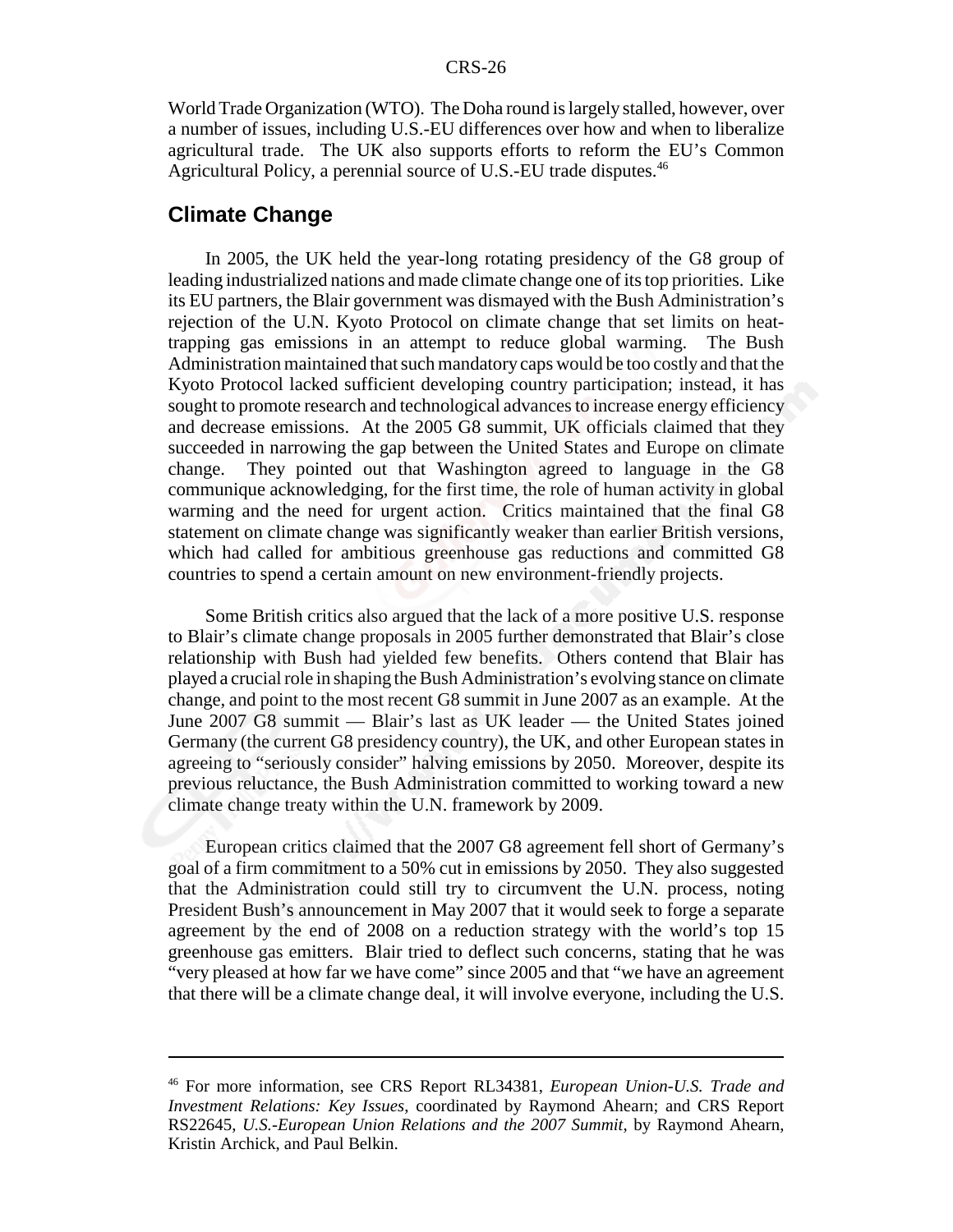.... and it will involve substantial cuts."<sup>47</sup> At the December 2007 U.N. climate change conference in Bali, the United States essentially reiterated its pledge to work toward a new U.N. climate change treaty by 2009, but refused to bow to EU demands for industrialized countries to cut their greenhouse gas emissions by 25% to 40% below 1990 levels by 2020.

#### **Northern Ireland**

The United States strongly supports UK efforts to implement an enduring political settlement to the conflict in Northern Ireland, which has claimed over 3,200 lives since 1969 and reflected a struggle between different national, cultural, and religious identities. Northern Ireland's Protestant majority (53%) defines itself as British and largely supports continued incorporation in the UK (unionists). The Catholic minority (44%) considers itself Irish, and many Catholics desire a united Ireland (nationalists). For years, the British and Irish governments, with U.S. support, sought to facilitate a political settlement. The resulting Good Friday Agreement was reached in April 1998. It calls for devolved government — the transfer of power from London to Belfast — and sets up government structures in Northern Ireland in which unionists and nationalists share power. It recognizes that a change in Northern Ireland's status as part of the United Kingdom can only come about with the consent of the majority of its people.

Despite a much improved security situation in the years since, full implementation of the Good Friday Agreement has been difficult. In October 2002, the devolved government was suspended for the fourth time amid a breakdown of trust and confidence on both sides. Decommissioning (disarmament), especially by the Irish Republican Army (IRA), and police reforms were two key sticking points.

As noted earlier, Blair was a key driver of the 1998 Good Friday Agreement, which the Bush Administration and many Members of Congress continue to view as the best framework for a lasting peace in Northern Ireland. Over the years, the Bush Administration and many Members repeatedly sought to support the efforts of London and Dublin to fully implement the Agreement and to broker a deal to reinstate Northern Ireland's devolved government and power-sharing institutions. U.S. and British officials frequently asserted that the IRA and other paramilitaries must "go out of business" in order to move the peace process forward, and that Sinn Fein, the IRA's associated political party, must join the Policing Board, a democratic oversight body. At the same time, U.S. and British policymakers pressed unionists to recognize Sinn Fein's evolution and important steps taken by the IRA, such as its July 2005 decision to end its armed struggle and "dump" its weapons.

Efforts to fully implement the Good Friday Agreement culminated on May 8, 2007, when Northern Ireland's devolved political institutions were restored following a power-sharing deal between Sinn Fein and the traditionally anti-Agreement Democratic Unionist Party (DUP). London, Dublin, and Washington view this deal as entrenching the political settlement embodied in the 1998 Agreement and believe

<sup>&</sup>lt;sup>47</sup> "Enough Payback for Iraq?," BBC News, June 8, 2005; "G8 Leaders Agree To Climate Deal," BBC News, June 7, 2007.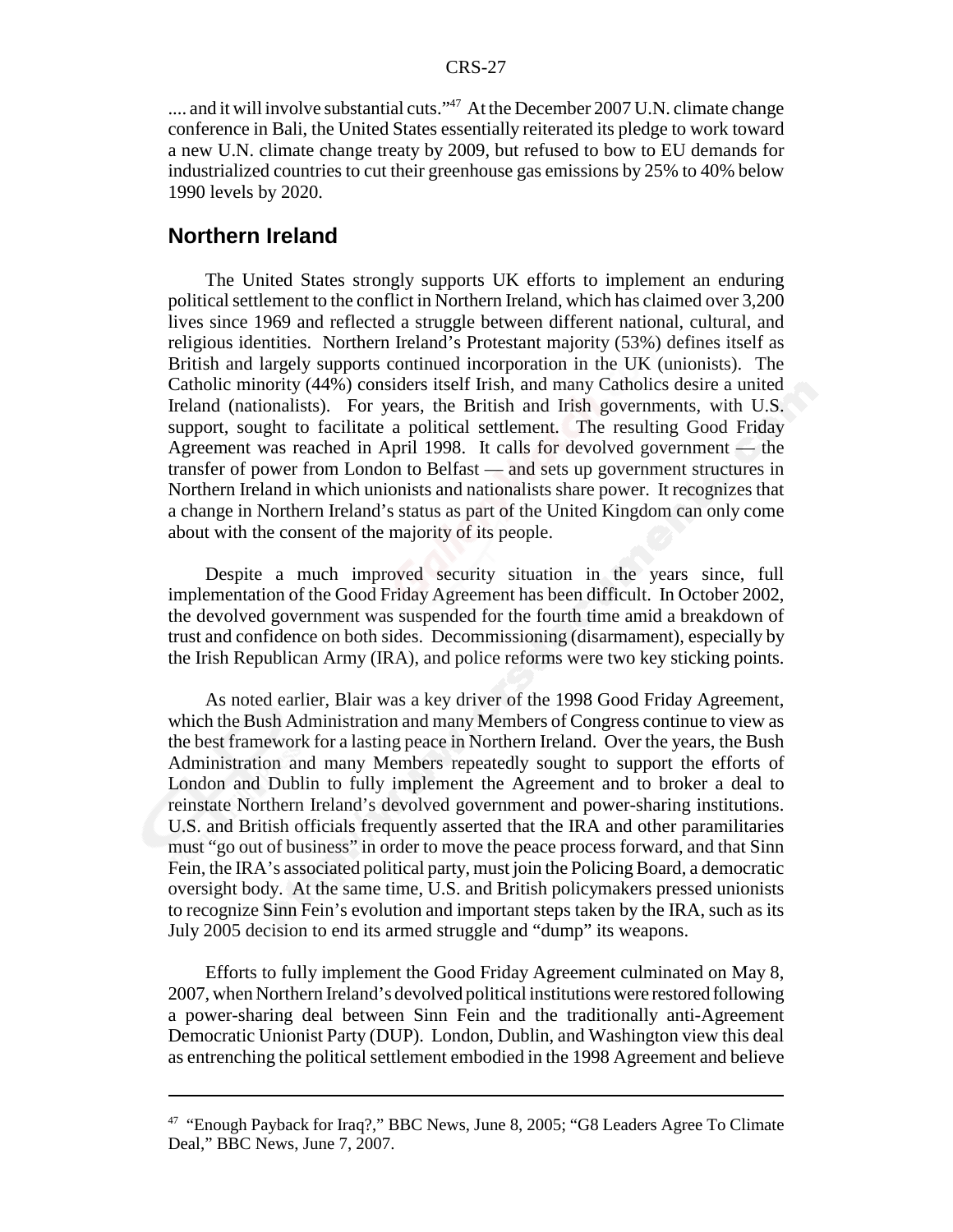it has ushered in a new era in Northern Ireland politics, producing a permanent and politically stable devolved government.<sup>48</sup>

# **Conclusions**

Despite occasional tensions between the United States and the United Kingdom on specific issues, the so-called "special relationship" offers the United States certain tangible benefits and often serves to buttress U.S. international policies. UK support has been important to the global fight against terrorism, U.S. military action in Afghanistan, and the U.S.-led war to oust Saddam Hussein and efforts to stabilize and rebuild Iraq. UK military capabilities and resources have helped share the U.S. combat and peacekeeping burden in these conflicts, as well as in the Balkans. Britain has been a consistent proponent of developing a greater EU political and security role in a way that complements NATO and promotes a stronger EU as a better and more effective partner for the United States. The two allies also share a mutually beneficial and increasingly interdependent economic relationship, and UK policies within the EU and with the United States have helped to maintain and promote a more open and efficient world trading system.

Whether the UK position within the U.S.-EU relationship and traditional UK foreign policy tendencies are changing are questions that have vexed policy analysts for many years. But beyond the issue of whether changes are afoot lay perhaps two more profound questions: Does it really matter for the United States if the UK draws closer to Europe in the longer term? And in light of the EU's ongoing evolution, how might a UK either more inside or outside of the EU affect U.S. interests?

Part of the answer to these questions depends on whether the EU evolves into a more tightly integrated body, especially in the foreign policy and defense fields. Some U.S. analysts say that if the EU becomes a more coherent foreign policy actor, this could make the UK a less reliable ally for the United States. If the UK increasingly turns toward its EU partners in formulating foreign policy decisions, this could make it harder for Washington to gain London's support for its initiatives in NATO or the United Nations. The UK may also be more resistant to being the U.S. "water carrier" in Europe. Some fear that the UK may become less willing to deploy its military force in support of U.S. objectives, or be tempted to support traditional French aspirations to develop the EU as a rival to the United States.

Others argue that a more integrated, cohesive EU in which the UK plays a leading role could make the EU a better partner for the United States in tackling global challenges. Conversely, if a "core Europe" were to develop in which a vanguard of EU member states drove further integration — but which did not include economically liberal and pro-Atlanticist Britain — Washington could lose one of its key advocates within the EU and U.S.-EU tensions could increase. Many assess that further EU integration in the foreign policy and defense fields, however, is impossible without continued British participation, given UK global interests and

<sup>48</sup> For more information, see CRS Report RS21333, *Northern Ireland: The Peace Process*, by Kristin Archick.